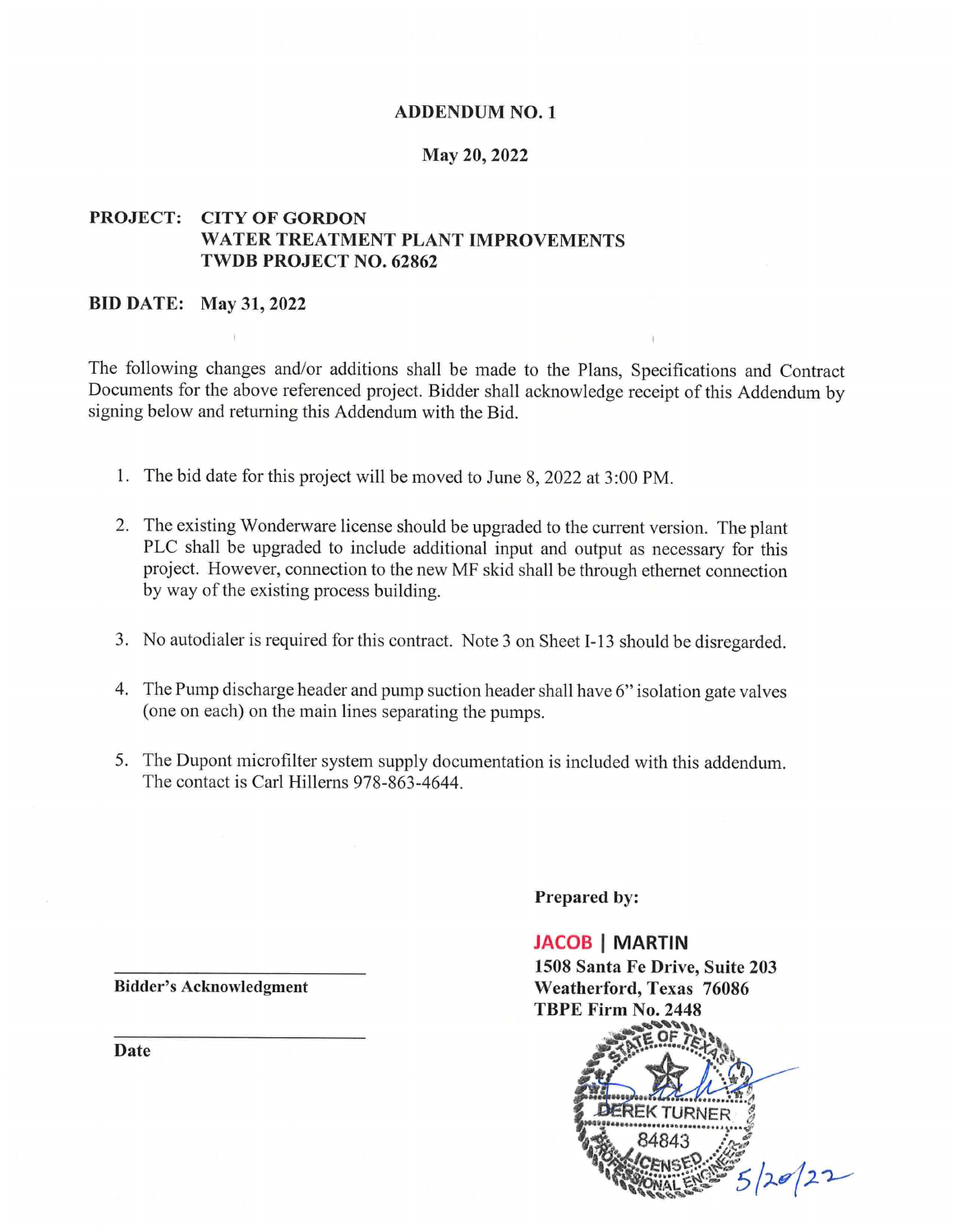

# **MEMCOR® Membrane Filtration System Proposal**

Gordon, TX Quotation # 18Q1322XSD November 6<sup>th</sup>, 2017

## Submitted To

Jacob and Martin Ltd. 1508 Santa Fe Drive Weatherford, TX 76086 Attention: Derek Turner

## Submitted By

Local Representative: Matt Cluin Newman Regency Group 214-957-8320 matt@nrgroup.net

Evoqua Water Technologies LLC:

Donald Moore Director of Sales, MEMCOR Products Technical Sales Manager Telephone: 443-956-9279 Facsimile: 978-323-0854 Donald.Moore@evoqua.com

Fax: (978) 851-5037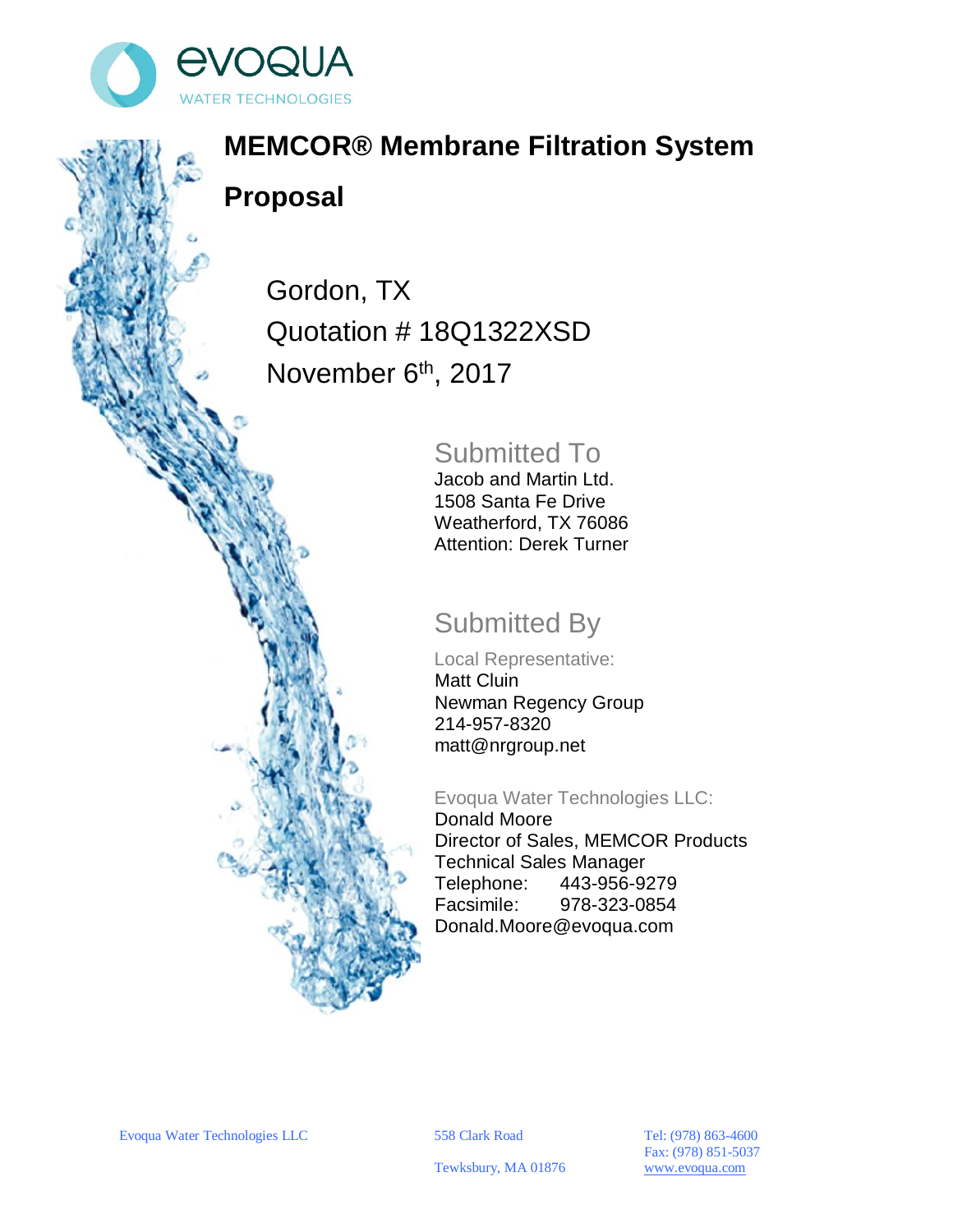

## **EXECUTIVE SUMMARY**

Thank you for your interest in Evoqua Water Technologies LLC's (EVOQUA) MEMCOR® Low Pressure Membrane Filtration systems. EVOQUA is pleased to offer this proposal for a MEMCOR® XS packaged water treatment plant, a pre-engineered, skid-mounted, low-pressure membrane filtration system using submerged membrane technology with a unique design to provide easy access to the membrane modules without the need for external lifting equipment. As the world leader in water and wastewater process equipment, EVOQUA has the unique qualifications and experience necessary to provide your advanced state-of-the-art process equipment solution design to meet the specific requirements of your water treatment facility. Our experienced process engineers have designed the MEMCOR® XS to deliver the following operational and design criteria:

- Filtrate water quality less than 0.1 NTU providing proven rejection of pathogens
- Simple installation
- Factory tested and configured for ease of installation and start-up
- Fully automatic membrane integrity test
- Control system complete with all necessary functions for fully automated operation

Today, MEMCOR® membrane plants treat more than 1,000,000,000 gallons per day globally in applications ranging from wastewater reclamation to drinking water to highpurity industrial water, proving the depth of experience of EVOQUA in the membrane filtration market. EVOQUA's leadership in engineering, research and development, together with the greatest experience in the global membrane water market, ensures the minimum risk across all facets of project execution. Our lasting partnerships with utilities, engineers and construction groups demonstrate this.

We would like to thank you again for your interest in EVOQUA's line of MEMCOR® Products. We hope that in your review of our 18Q1322XSD proposal, you will find the information provided complete and that you will conclude that Evoqua Water Technologies LLC offers the best overall value for your project. Should you have any questions regarding this quotation, or would like to request any additional information please contact us the Technical Sales Manager or the EVOQUA Regional Representative listed on the cover.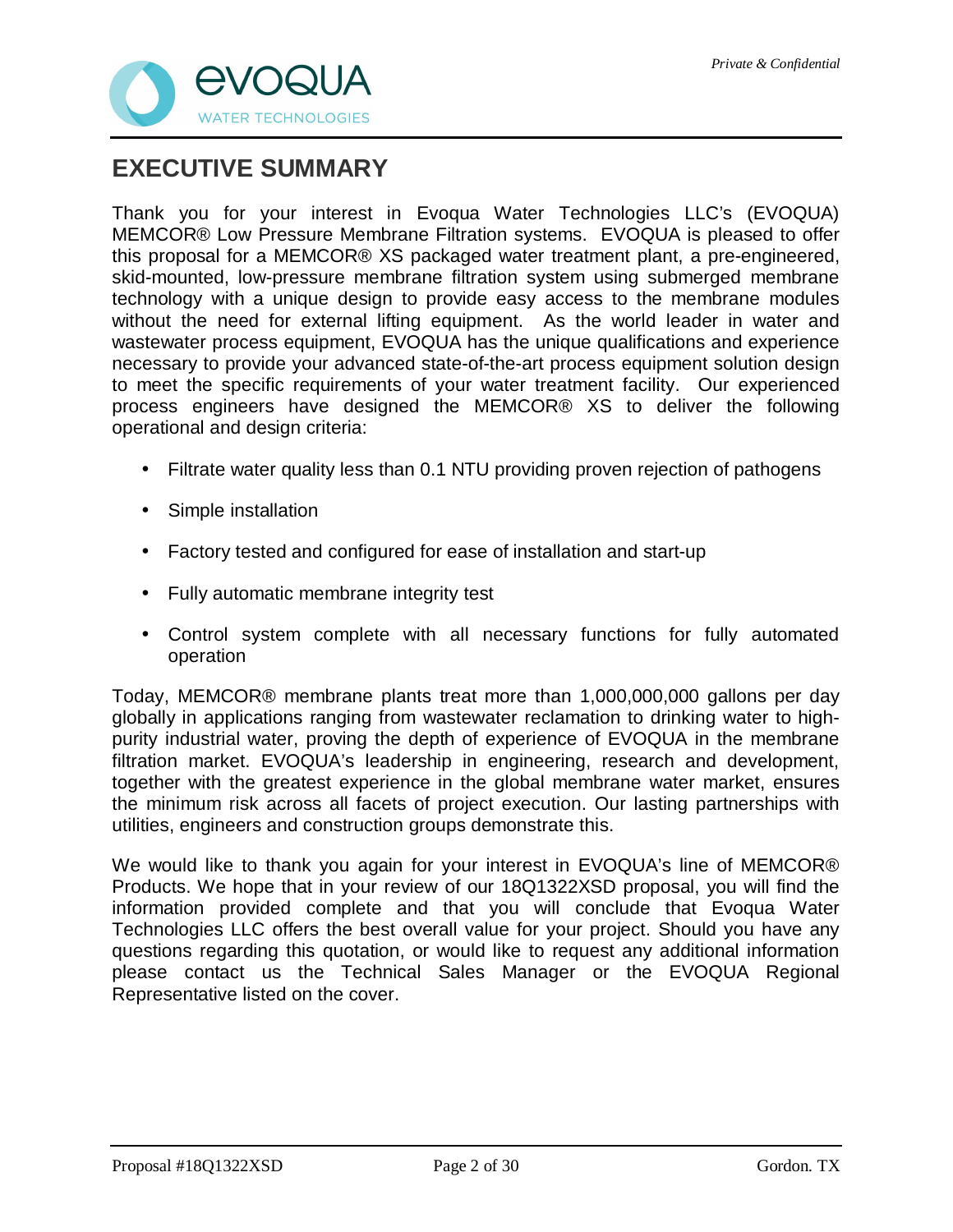

## **TABLE OF CONTENTS**

| 1              |     |                                                                       |  |  |  |  |
|----------------|-----|-----------------------------------------------------------------------|--|--|--|--|
|                | 1.1 |                                                                       |  |  |  |  |
|                | 1.2 |                                                                       |  |  |  |  |
|                | 1.3 |                                                                       |  |  |  |  |
|                | 1.4 |                                                                       |  |  |  |  |
| 2              |     |                                                                       |  |  |  |  |
| 3              |     |                                                                       |  |  |  |  |
| $\overline{4}$ |     | MEMCOR® 1 x XS 48 and Expansion of Existing XS 24 Scope of supply  12 |  |  |  |  |
| 5              |     |                                                                       |  |  |  |  |
|                |     |                                                                       |  |  |  |  |
|                |     |                                                                       |  |  |  |  |
|                |     |                                                                       |  |  |  |  |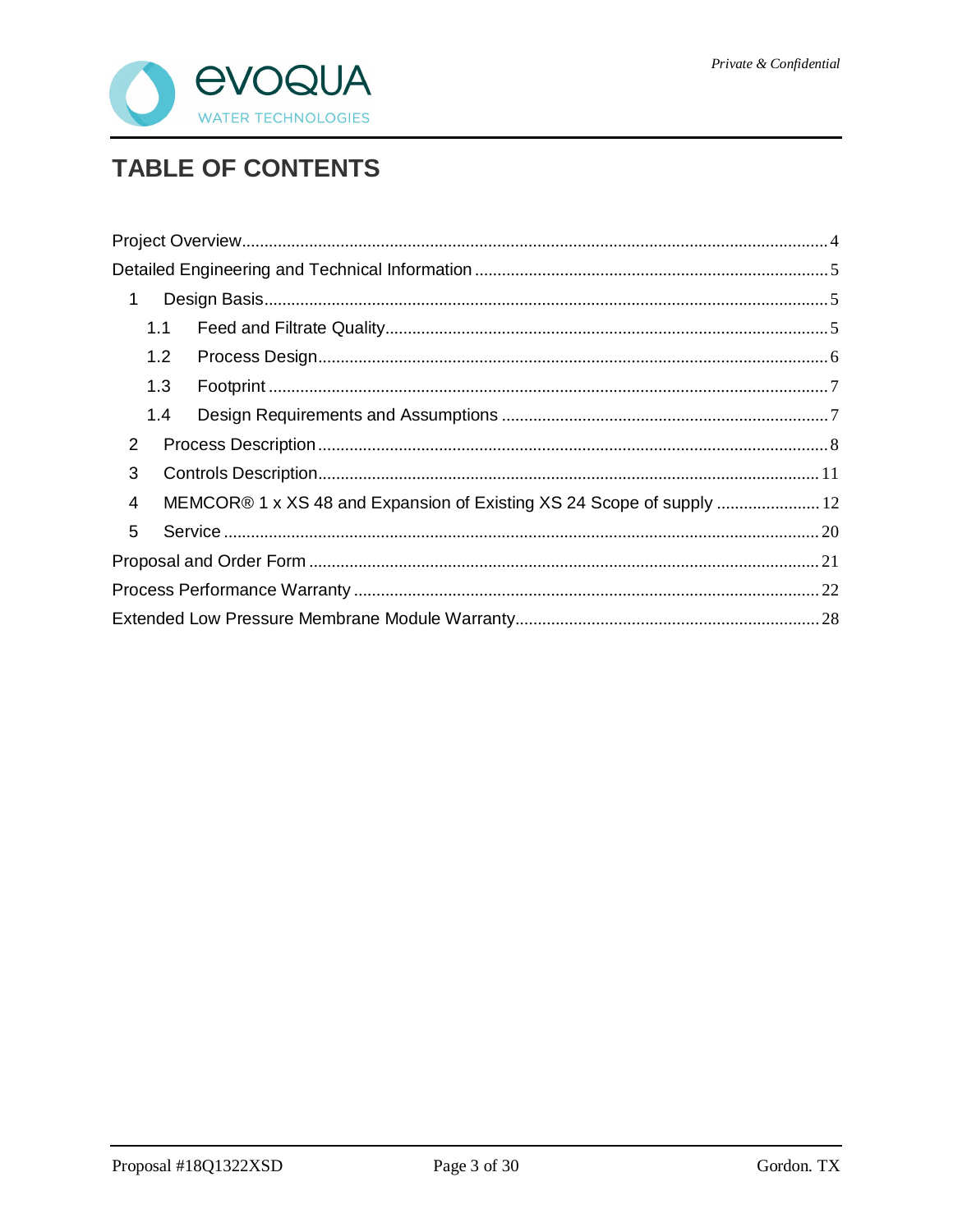

## **Project Overview**

The following table summarizes the contents of this quotation:

|                       | <b>MEMCOR® XS 48 skid</b>                                                                                                                                   | <b>Expansion of existing XS 24 skid</b>                                                                                                                                                                                                                                                                                                                                                                                 |  |  |
|-----------------------|-------------------------------------------------------------------------------------------------------------------------------------------------------------|-------------------------------------------------------------------------------------------------------------------------------------------------------------------------------------------------------------------------------------------------------------------------------------------------------------------------------------------------------------------------------------------------------------------------|--|--|
| <b>Skid</b><br>Test,  | mounted pressurized<br>membrane<br>system with local piping, Membrane Integrity<br>Feed<br><b>CIP</b><br>System,<br>System,<br><b>Compressed Air System</b> | Including 2 <sup>nd</sup> stainless steel membrane cell<br>and modules and replacement of on skid<br>pump and blower,                                                                                                                                                                                                                                                                                                   |  |  |
|                       |                                                                                                                                                             |                                                                                                                                                                                                                                                                                                                                                                                                                         |  |  |
| O & M Manual          |                                                                                                                                                             | Manufacturer Services (Commissioning /<br>Training)                                                                                                                                                                                                                                                                                                                                                                     |  |  |
| Price:                |                                                                                                                                                             | USD\$580,000                                                                                                                                                                                                                                                                                                                                                                                                            |  |  |
|                       |                                                                                                                                                             | Please note that the pricing above does not include insurance, bonds, or any applicable taxes.                                                                                                                                                                                                                                                                                                                          |  |  |
| quotation.            |                                                                                                                                                             | The scope of supply and pricing are based on EVOQUA standard equipment selection, standard terms of<br>sale and warranty terms as described herein. Any variations from these standards may affect this                                                                                                                                                                                                                 |  |  |
|                       | based on the terms and conditions set forth herein.                                                                                                         | In the event Evoqua Water Technologies LLC ("EWT") is the selected vendor for the products and<br>services contemplated in this proposal, EWT will not be obligated to supply products or services<br>pursuant to this proposal unless and until (i) EWT has, at its option, completed a satisfactory anti-<br>corruption due diligence review and/or credit check; and (ii) the parties have entered into an agreement |  |  |
| <b>Payment Terms:</b> | 15% - On Engineering Submittals, net 30<br>60% - On delivery, net 30                                                                                        | 5% - On Notice to Proceed with Engineering Submittals, net 30                                                                                                                                                                                                                                                                                                                                                           |  |  |
|                       | attributable to the sole fault of Seller, net 30.                                                                                                           | 15% - On the earlier of: (i) commissioning of System; or (ii) date occurring 120<br>days after delivery of equipment provided any delay in commissioning is not                                                                                                                                                                                                                                                         |  |  |
|                       |                                                                                                                                                             | 5% - On the earlier of: (i) Completion of Performance Testing; or (ii) date<br>occurring 180 days after delivery of equipment provided any delay in Start Up is<br>not attributable to the sole fault of Seller, net 30.                                                                                                                                                                                                |  |  |
| Freight:              |                                                                                                                                                             | $\boxtimes$ F.O.B. shipping point, with freight prepaid to the jobsite.                                                                                                                                                                                                                                                                                                                                                 |  |  |
| <b>Shipments:</b>     |                                                                                                                                                             | 12-14 weeks after submittal approval by Purchaser or its design engineer.                                                                                                                                                                                                                                                                                                                                               |  |  |
| Drawings:             |                                                                                                                                                             | Three (3) sets of submittal drawings will be issued $6 - 8$ weeks after Notice to Proceed<br>with Engineering Submittals issued by Purchaser or its design engineer.                                                                                                                                                                                                                                                    |  |  |

**Manuals:** Three (3) copies of English language owner's manuals are included. Additional manuals will cost \$150 each.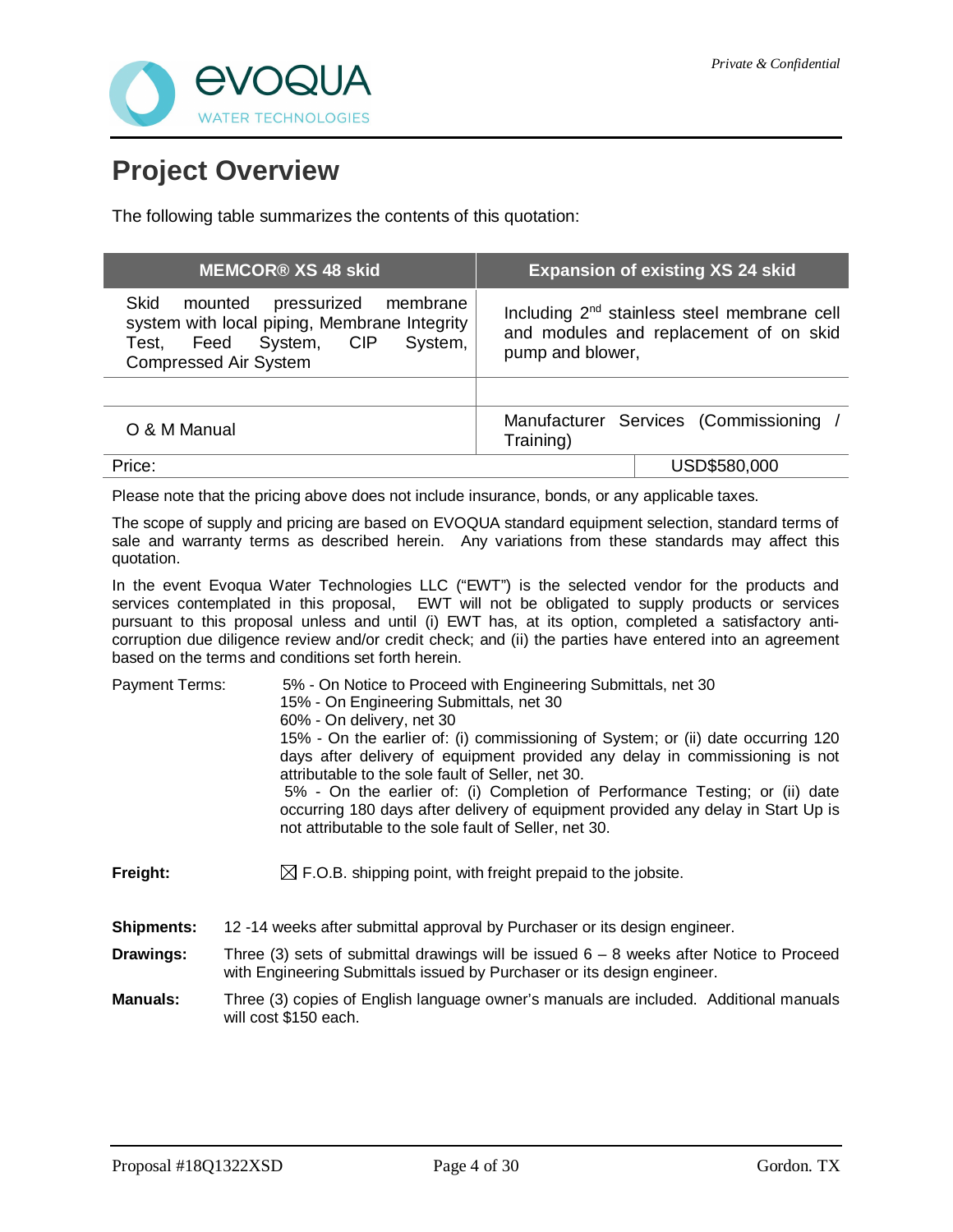

# **Detailed Engineering and Technical Information 1 Design Basis**

This section details the design basis of the equipment offered.

## **1.1 Feed and Filtrate Quality**



The feed to the system must be chemically compatible with the CMF unit, the membrane and other module components. In general, PVdF membranes are resistant to oxidizing feeds. Specific resistances can be found on the module data sheet. The feed water shall not contain (i) any polar organic solvents (such as Acetone); or (ii) any water treatment polymers (anionic, cationic or else). If the presence of oil and grease or fibrous material is suspected, consult MEMCOR®. Iron and Manganese must be properly oxidized to ensure compliance with water quality limits and avoid membrane fouling. The feed water must be pre-screened to protect the membrane fibers. The pre-screening will prevent solids from building up in the

fiber bundles causing fiber damage.

The proposed design is based on the feed water having the following characteristics:

#### **Table 1.1**

#### *Raw Water Quality Specifications*

| PARAMETER <sup>1</sup>      | <b>UNITS</b>    | <b>AVERAGE</b> | <b>MAX OR RANGE</b> |
|-----------------------------|-----------------|----------------|---------------------|
| Temperature                 | Deg C           | $\star$        | $10 - 25$           |
| <b>Total Organic Carbon</b> | mg/L            | $\star$        | < 2.0               |
| Turbidity                   | <b>NTU</b>      | $\star$        | < 7                 |
| $pH^2$                      | pH units        | $\star$        | $7.5 - 8.5$         |
| LSI                         | SU              | $\star$        | $+0.5$              |
| Alkalinity                  | mg/L as $CaCO3$ | $\star$        | $\star$             |
| <b>Hardness</b>             | mg/L as $CaCO3$ | $\star$        | < 100               |
| Iron                        | mg/L            | $\star$        | < 0.3               |
| Dissolved Iron              | mg/L            | $\star$        | < 0.1               |
| Manganese                   | mg/L            | $\star$        | < 0.05              |
| <b>Dissolved Manganese</b>  | mg/L            | $\star$        | < 0.025             |

<sup>1</sup> Customer must confirm all assumed parameters and values, and provide any missing information.

<sup>2</sup>For applications where feed water undergoes chemical pretreatment, such as oxidation, direct coagulation, or settled feeds, the pH range shall be adjusted to  $7 - 8$ .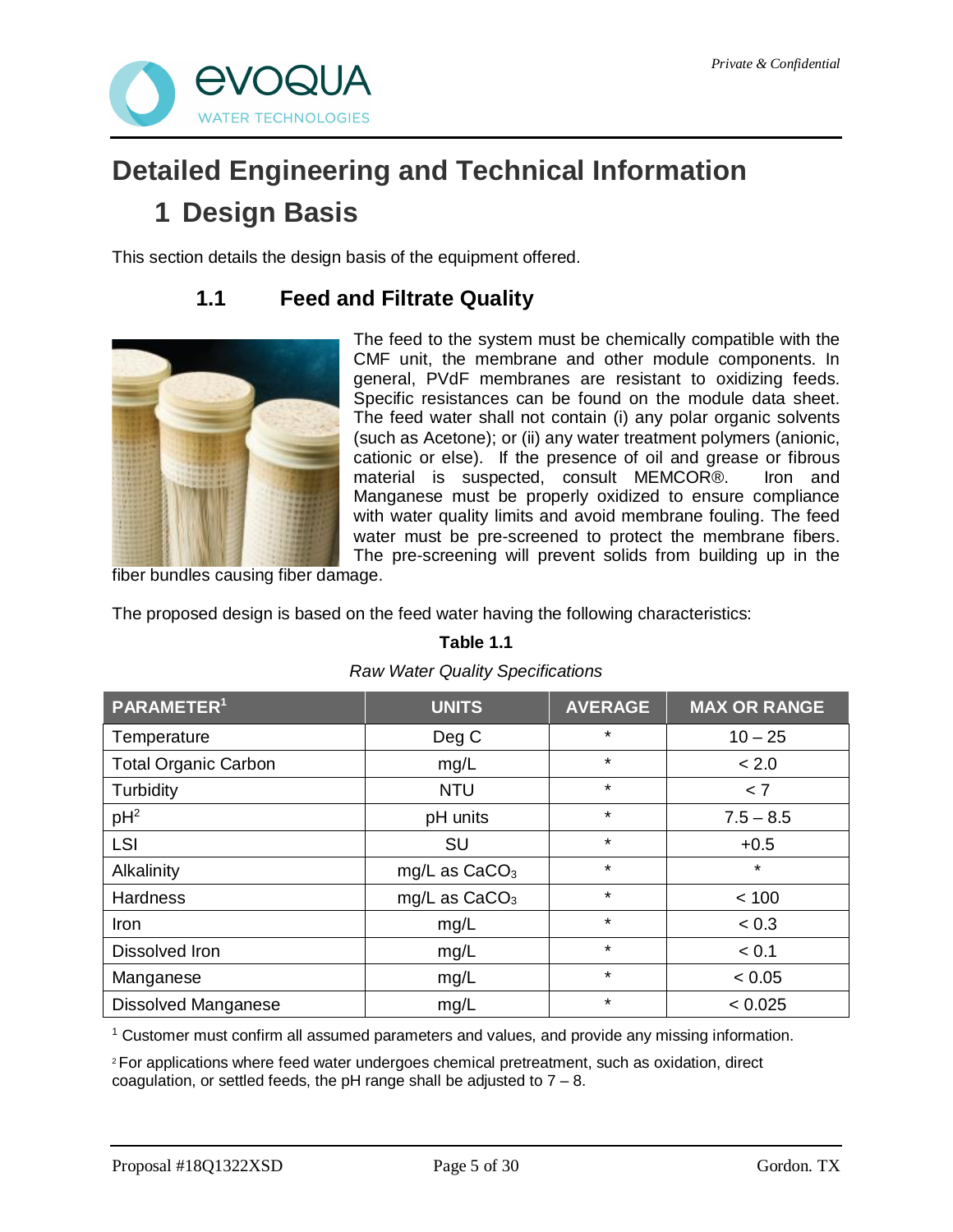

The equipment offered will provide the following filtrate quality:

#### **Table 1.2**

#### *Filtrate Quality Specifications*

| <b>PARAMETER</b>              | <b>UNITS</b> | <b>QUALITY</b> |
|-------------------------------|--------------|----------------|
| Turbidity <sup>3</sup>        | NTU          | < 0.1          |
| Silt Density Index (SDI)      |              | < 3.0          |
| Particle Removal <sup>4</sup> | Log Removal  | > 4.0          |

<sup>3</sup> The Filtrate Quality Specifications identified in Table 1.2 above are for reference purposes only. See "Extended Low Pressure Membrane Module Warranty" for warranties related to parameters noted above.

<sup>4</sup> Filtrate turbidity shall be <0.1 NTU 95% of the time and <0.3 NTU 100% of the time.

<sup>5</sup> As measured by EVOQUA's standard Air Hold Test for removal of particles 3.0+ microns in size.

### **1.2 Process Design**

The proposed system has been designed based on the following process parameters:

XS 24 expanded to 48 and the additional XS 48

|          | Filtrate Flow:                      | 688,000 GPD (nominal) |
|----------|-------------------------------------|-----------------------|
| $\circ$  | <b>Design Operation</b>             | N                     |
| $\Omega$ | Instantaneous Flux Rate:            | 35.26 GFD             |
|          | Backwash Interval:                  | 25 minutes            |
|          | Chlorine Maintenance Wash Interval: | 48 hours              |
|          | Acid Maintenance Wash Interval:     | 48 hours              |
| $\circ$  | Clean-In-Place (CIP) Interval:      | 30 days               |
| $\circ$  | <b>System Recovery:</b>             | >93.5%                |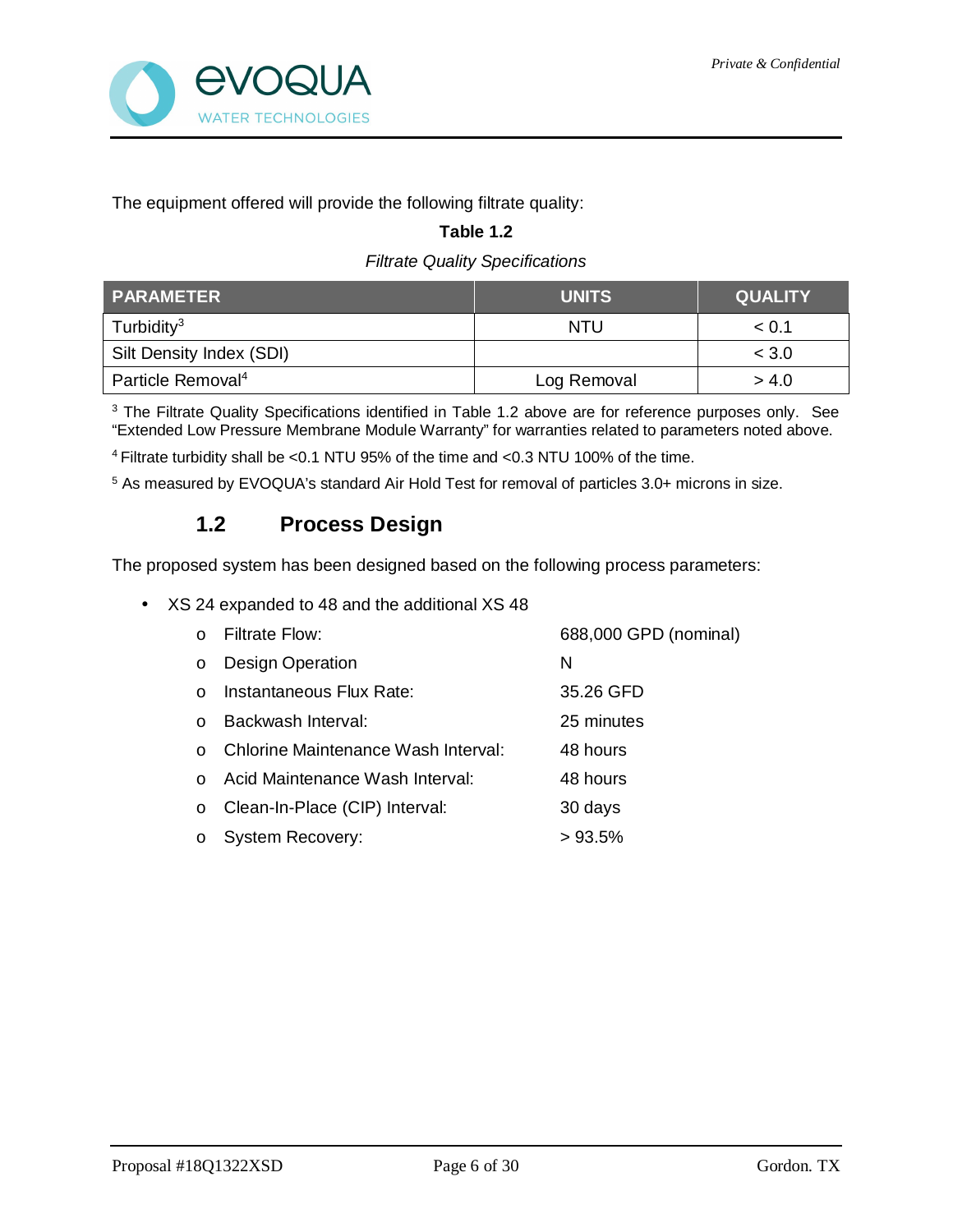

### **1.3 Footprint**

The MEMCOR® design has been pre-engineered to minimize system footprint. Each unit in the proposed system has the following dimensions:

- $o$  Length =180"
- $\circ$  Width = 92"
- $\circ$  Height = 107"
- $\circ$  Footprint = 180" x 92" OR 115 square feet

Maintenance access recommended:

- $\circ$  Lengthwise: 90" to open the membrane module drawer providing access to the membrane modules
- $\circ$  Widthwise: 38" minimum access between two units

### **1.4 Design Requirements and Assumptions**

The table below lists the design requirements for the proposed system:

#### **Table 1.3**

#### *MEMCOR® XS Design Requirements*

| <b>REQUIREMENT</b>                        | <b>VALUE</b>           |
|-------------------------------------------|------------------------|
| Feed water flow                           | Design flow +20%       |
| Feed water pressure                       | $7 - 40$ psi           |
| Filtrate terminal point back pressure     | $3 - 15$ psi           |
| Backwash outlet line                      | Gravity drain to waste |
| Chemical storage tank volume <sup>4</sup> | 20 gallons (minimum)   |
| Site layout drawings                      | Reviewed by EVOQUA     |

<sup>4</sup> Two (2) chemical storage tanks are existing.

In additional to the design requirements provided above the proposed system design is based on the following design assumptions.

- 1. Design calculations are based on the plant being available for operation 100% of the time.
- 2. Design calculations are based on one (1) air hold test per unit per day.
- 3. Design calculations are based on the external hydraulics allowing for a 45 second drain time and a 60 second fill time.
- 4. The unit's minimum flow is based on 70% of the maximum unit flow.
- 5. Heater sizing is based on a heat time of 6 hours.
- 6. The recoveries stated are based on the maximum unit flow (excluding strainer waste). As flow decreases through the unit, the recovery may also be reduced while cleaning intervals remain constant.
- 7. The design capacity is based on an average daily flow over the CIP interval. On the days where CIPs are conducted the net production flow will be reduced. Conversely, production flow will exceed the design capacity on non-CIP days.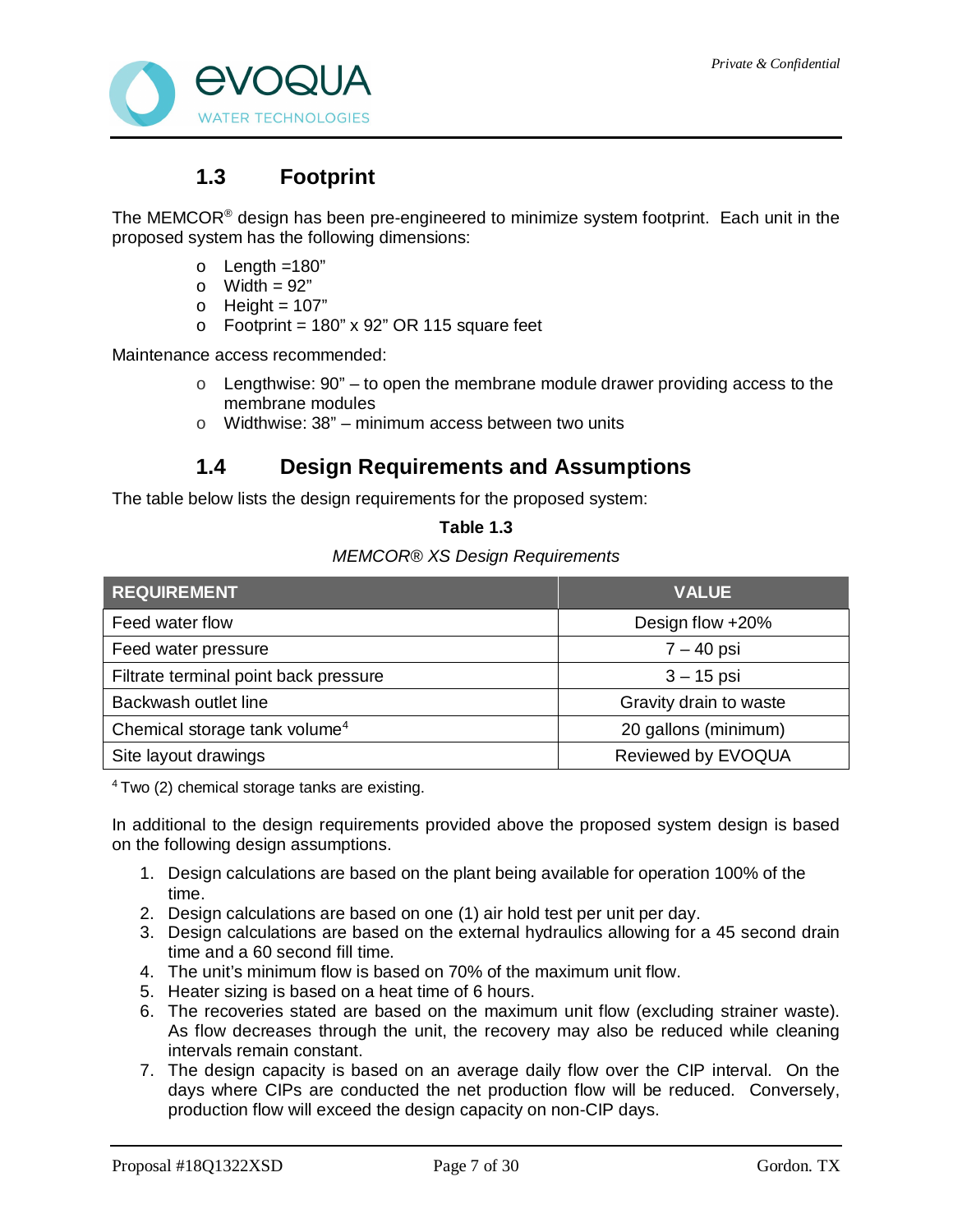

## **2 Process Description**

All normal plant operation and process sequences are automatically controlled by the PLC and control system. Most sequences can also be triggered manually by the operator and some sequences such as chemical cleaning (CIP) can be manually initiated by the operator but automatically carried out once initiated.

The main operating states are as follows:

#### *Shutdown*

SHUTDOWN is the normal power up and shutdown state of a unit. In this sequence, no active cycles are running and no solenoid valves are energized. A unit remains in this state until called upon to start up.

#### *Standby*

STANDBY is an active state that a unit enters when the unit is available to run but no run command exists. One or more units can enter the STANDBY state when there is no, or insufficient demand. A unit in standby can return to filtration automatically.

#### *Startup*

During this sequence, the filtrate manifold is primed. Air is removed from the filtrate side of the modules and from the rack and unit filtrate header as well as from the section of pipe connecting the filtrate header to the filtrate pump. A slight vacuum is applied to the filtrate pipework with an air-driven ejector to expedite the priming process. Each unit has an independent ejector which receives compressed air from the Process Air Receiver. The water level is above the filtrate suction pipework and therefore the pump primes under gravity.

#### *Filtration*

In filtration, the filtrate pump maintains the unit flow setpoint in a PID loop with the unit flow meter and the inlet modulating valves maintains the filtration level setpoint in a PID loop with the unit level transmitter. Water is drawn through the membranes by the filtrate pump.

#### *Operation Mode*

"N" designates the number of units supplied.

#### *N Operation*

All the units participate to make the required flow on an average daily basis over a CIP interval.

#### *Backwash*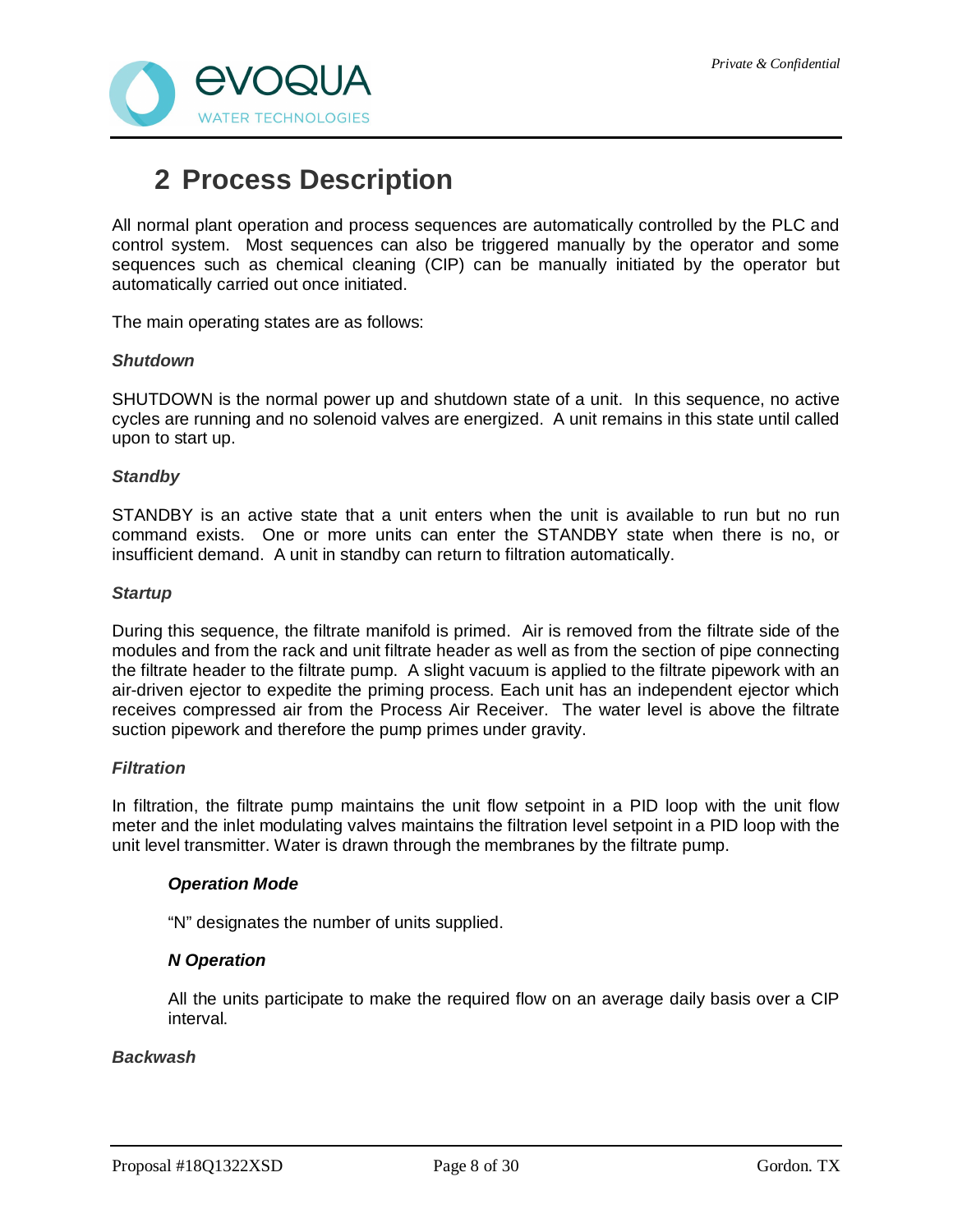

Over time, particles rejected by the sieving action of the membranes build up on the outside of each fiber. As a result, the resistance to flow increases until a backwash is performed. The backwash is used to remove the build up of solids and reduce the transmembrane pressure. The backwash uses mechanical action only to remove solids - no chemicals are used during the backwash. A backwash is typically initiated after a pre-set period of time but can also be initiated when the change in resistance to flow exceeds a pre-set limit.

The ultrafiltration system utilizes reverse filtration (reversing the flow of filtrate from inside to outside of the fibers), combined with air scour and drain down. It provides for efficient removal of solids without resulting in low recovery or generating a high volume of waste.

The backwash is fully automated and typically takes approximately 3.5 - 4 minutes, depending on onsite hydraulics and the product line. The backwash sequence includes the following steps:



- Reverse Filtration: The filtrate pump on board the unit pumps filtered water from the holding tank on the unit back thru the membrane modules;
- Air Scour: The blower on the unit delivers scour air to the modules. The air bubbles quickly rising from the bottom of each module, scour the surface of the fibers and dislodge the solids.
- Drain Down: The water is drained from the membrane tanks to efficiently remove all solids from the system.

At the end of the backwash, tanks are refilled with feed water and the unit returns to filtration (or enters STANDBY). The filtrate pumps start and the feed control valve maintains the water level in the unit.

#### *Clean-In-Place (CIP) / Maintenance Wash (MW)*

The Clean-In-Place sequence is used to maintain long-term membrane performance. The CIP is initiated based either on transmembrane pressure (TMP) or calendar time. Under normal operating conditions, the CIP will be initiated based on calendar time. The maintenance wash sequence is similar to the CIP, but with shorter recirculation and soak sequences and different chemical concentrations. The maintenance washing is used to increase the time between Clean-In-Place events. Maintenance washes typically take about 45 minutes, while CIPs are approximately 2.5 hours per chemical clean. After manual operator initiation, the maintenance wash and CIPs are fully-automated.

The steps of the MW and CIP are shown below:

1. Backwash - The unit is backwashed to remove excess solids and maximize the chemical cleaning efficiency. The backwash waste is drained to the regular waste outlet.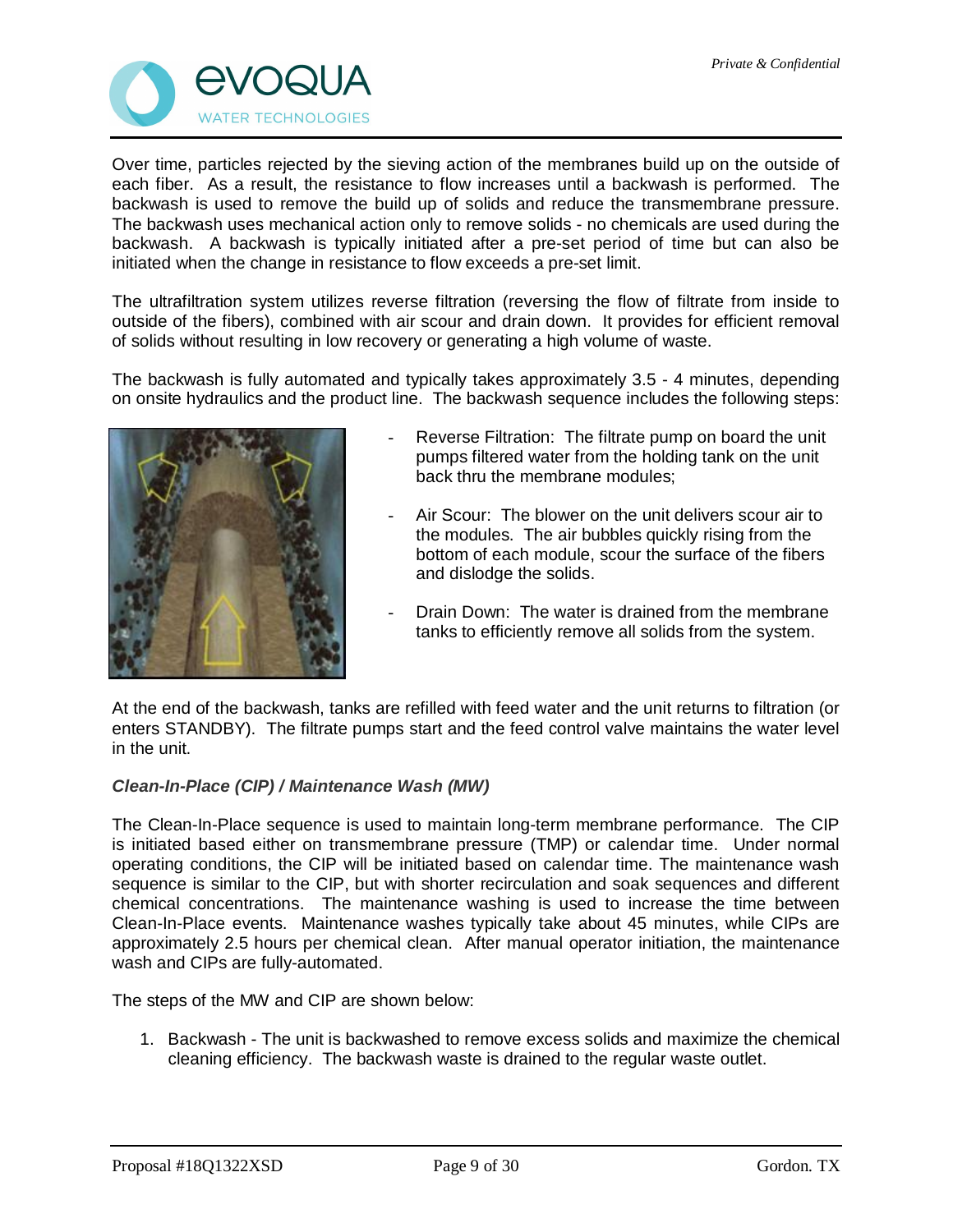

- 2. Membrane Tank Fill Following a normal backwash the membrane tank is filled with feed water.
- 3. Heating For acid CIPs, the water in the membrane tank is recirculated through an inline heater by the filtrate pump on board the unit. For chlorine CIPs, the water in the membrane tank may be heated if the water temperature reaches low temperatures for prolonged periods of time. MWs are not typically heated.
- 4. Chemical Dosing Once the temperature has reached a target value, acid or chlorine (as sodium hypochlorite) is added in-line from the automatic or manual transfer system.
- 5. Recirculation The cleaning solution is recirculated through the membranes.
- 6. Soak The modules are left to soak for a pre-set time.
- 7. Drain The cleaning solution is drained by gravity away from the unit to the drain or neutralization system.
- 8. Chemical Rinses The unit is refilled with feed waster and rinsed to remove residual chemical. All rinse water is directed to the drain or neutralization system. Two or three chemical rinses may ne necessary after a CIP.
- 9. Filtration to Waste The unit is put into filtration but the filtrate with chemical residue is sent to drain or the neutralization system.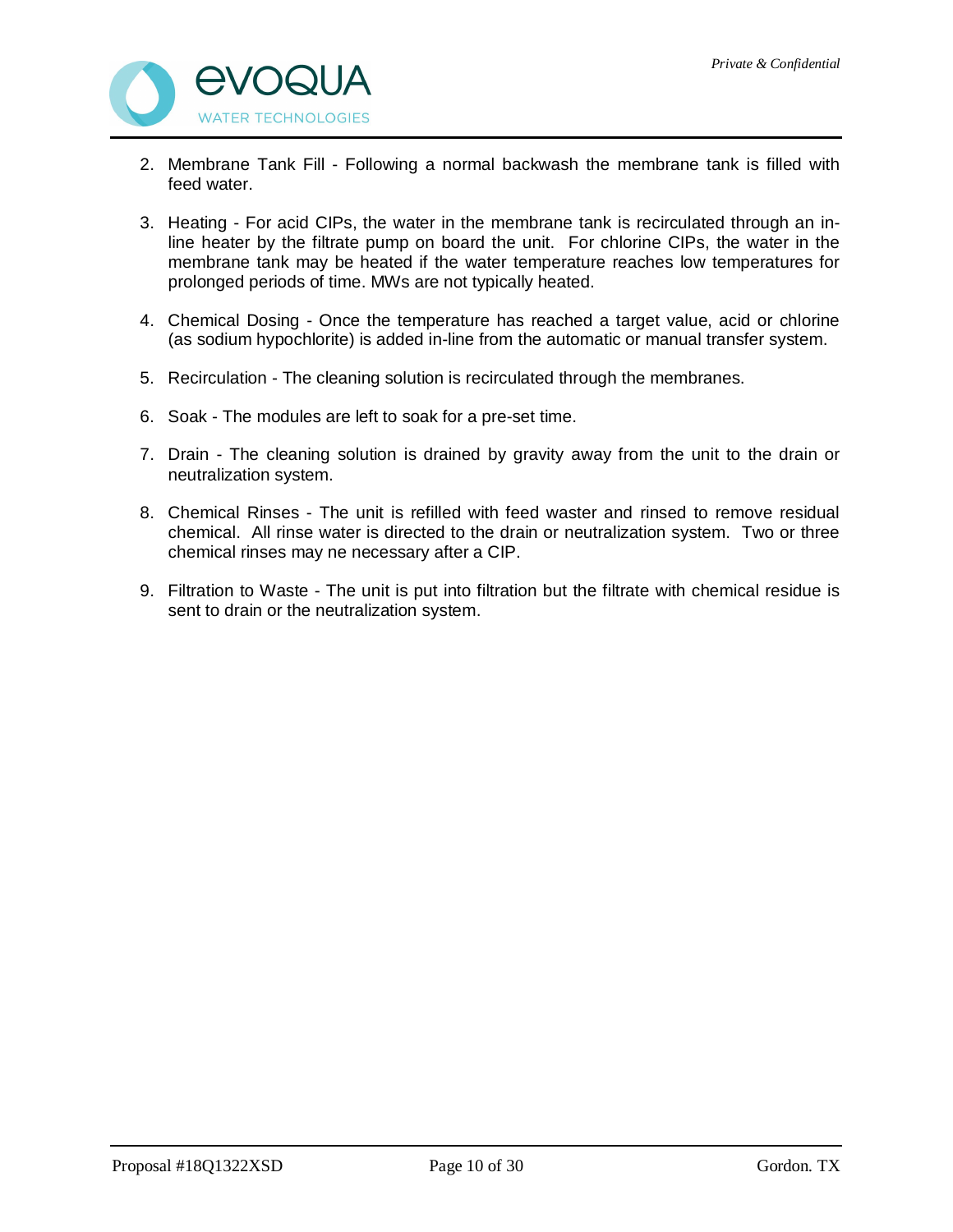

## **3 Controls Description**

The PLC and OIT are located in the existing central Process Control Panel. This panel connects to the new MEMCOR® XS Unit Panel via a Profibus DP communications network. This building block approach provides flexibility to control additional equipment that may be supplied by Evoqua. The complete control design meets NEC, UL 508A and C/UL requirements. The control panels are NEMA 4 painted carbon steel.

The MEMCOR® XS Unit Panel includes the following components:

- o Digital and Analog I/O Modules
- o 24 VDC Power Supply
- o Blower and Heater Starters
- o Filtrate pump Variable Frequency Drive (VFD)

All of the process functions are controlled by the existing PLC, receiving information from the XS Unit Panel remote input/output (RIO) modules and instrumentation located throughout the system. The operation can be controlled via the Evoqua Operator Interface located in the front door of the PCP.

The PLC controls each unit to meet the capacity target determined by the operator. The various process sequences such as backwash, maintenance wash, and membrane integrity testing are controlled automatically by the PLC and do not require operation intervention. The CIP chemical cleaning is automatic after the operator to initiates the action.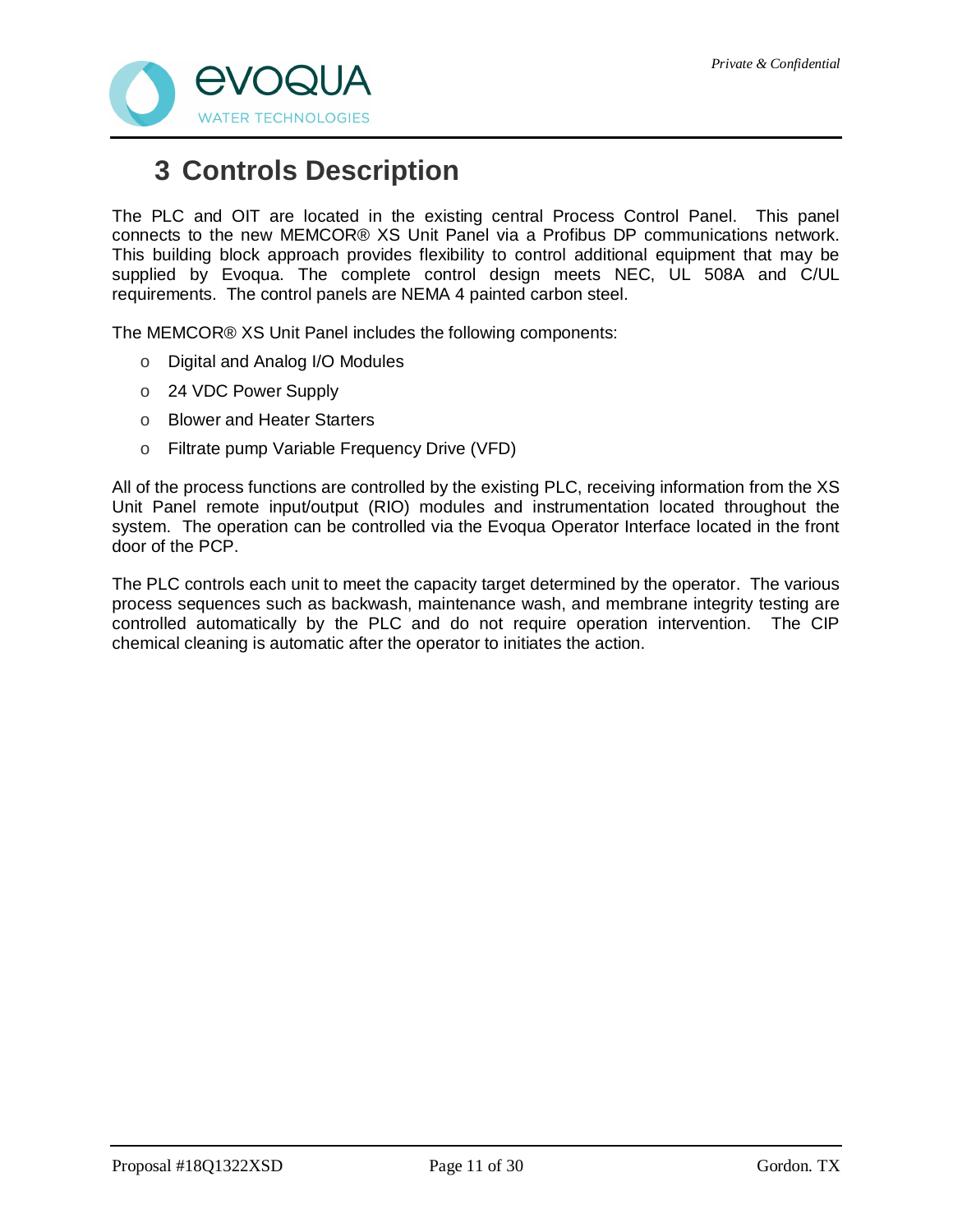

## **4 MEMCOR® 1 x XS 48 and Expansion of Existing XS 24 Scope of supply**

The following represents the standard scope of supply to provide a MEMCOR® XS Low Pressure Membrane Filtration System. The system uses hollow fiber polyvinylidene fluoride (PVDF) membrane modules.

There are three main sub-systems that encompass the scope for a fully operable system. These systems, described in detail below, include the following:

- 1. Feed Water System
- 2. MEMCOR® XS Unit
- 3. Expansion of Existing Unit

Also included in the scope of supply for the MEMCOR® XS system are the following:

- 4. Control System
- 5. Manufacturer's Engineering Support and Services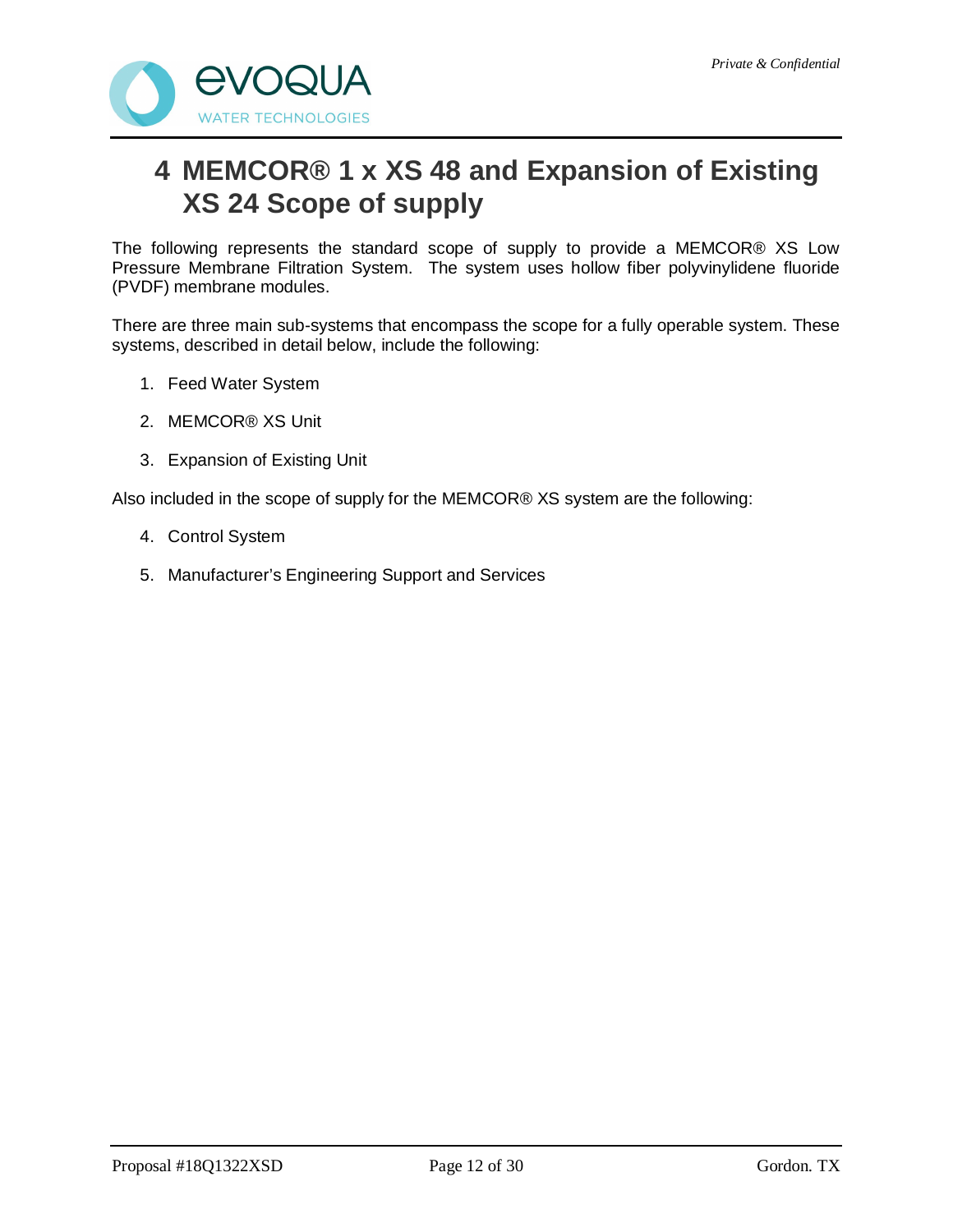

#### *1. Feed Water System*

The feed water system to the MEMCOR® XS units consists of equipment and instrumentation that is important to ensure that the system is protected from contamination. The following equipment is included as part of the feed system:

| <b>Quantity</b> | Per Unit | <b>Common</b><br>for Plant | <b>Description</b>                                                                                                                                                                              |
|-----------------|----------|----------------------------|-------------------------------------------------------------------------------------------------------------------------------------------------------------------------------------------------|
|                 |          | a                          | Simplex Strainer with cast iron body and 316SS 250 micron<br>basket                                                                                                                             |
| $\mathcal{P}$   |          | a                          | Lot of manual butterfly valves for isolation of the feed<br>strainer, wafer or lug style, resilient seated with cast iron<br>body, nylon coated ductile iron disc, 416SS stem, and EPDM<br>seat |

#### *2. MEMCOR® XS Unit*

Each MEMCOR® XS unit forms an individual filter that is operated independently of the other units in the system. Each unit includes arrayed membrane modules, integral pipework, a compressor, receiver, blower, filtrate tank and pump all mounted on a single skid for simple installation.

Each unit is controlled by the existing plant PLC from the plant Process Control Panel via remote I/O. Each unit can be fully isolated from the rest of the system using automatic block and bleed valves. The following equipment is included for each MEMCOR® XS unit:

| <b>Quantity</b> | <b>Per</b><br><b>Unit</b> | Common<br>for Plant | <b>Description</b>                                                                                                                                                                                            |
|-----------------|---------------------------|---------------------|---------------------------------------------------------------------------------------------------------------------------------------------------------------------------------------------------------------|
|                 | a                         |                     | Painted carbon steel frame                                                                                                                                                                                    |
| 2               | a                         |                     | Membrane tank fabricated of 316SS with side removal<br>mechanism for membrane access                                                                                                                          |
|                 | a                         |                     | Schedule 80 PVC and 316SS pipework                                                                                                                                                                            |
| 48              | a                         |                     | Membrane Modules fabricated of polyvinylidene fluoride<br>(PVDF) membrane material manufactured by Evoqua                                                                                                     |
| $\mathcal{P}$   | a                         |                     | Rack headers that can accommodate up to (24) modules,<br>in (6) clovers of (4) modules                                                                                                                        |
|                 | a                         |                     | Pump for filtration, backwash and recirculation during the<br>cleaning process, with 316SS wetted parts, TEFC motor<br>(460VAC/3ph/60Hz), controlled by variable frequency<br>drive (VFDs supplied by EVOQUA) |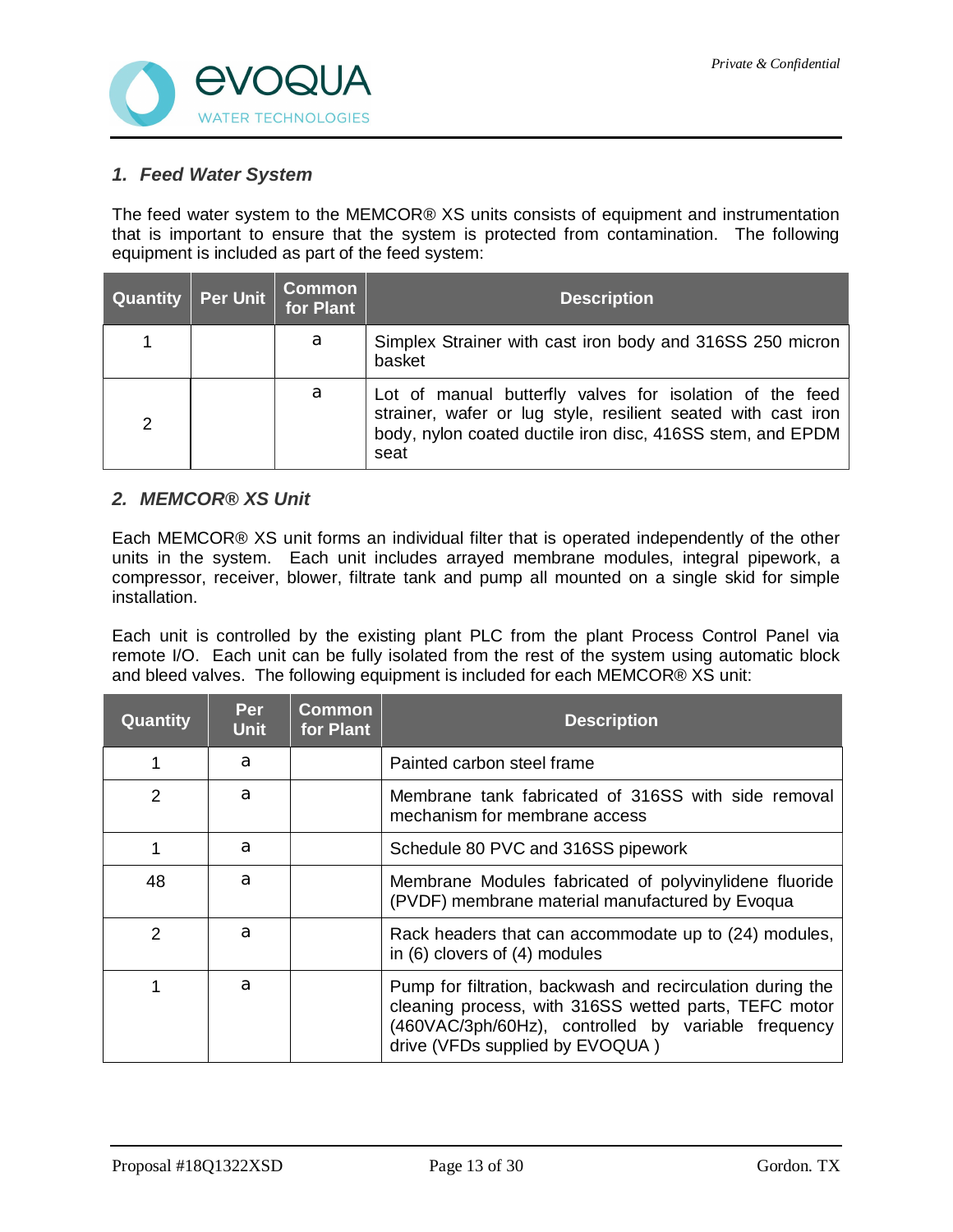

| Quantity       | Per<br><b>Unit</b> | <b>Common</b><br>for Plant | <b>Description</b>                                                                                                                                                                                                                                                                                                                                                      |
|----------------|--------------------|----------------------------|-------------------------------------------------------------------------------------------------------------------------------------------------------------------------------------------------------------------------------------------------------------------------------------------------------------------------------------------------------------------------|
| 1              | a                  |                            | Off skid Ingersoll Rand Rotary Screw Air Compressor<br>sized for 100% of both of the units required capacity at<br>125 psig discharge pressure, with integral refrigerated<br>dryer, 80 gallon integral horizontal air receiver, food grade<br>oil, and auto drain (shipped loose for installation by others)                                                           |
| 1              | a                  |                            | Control air regulator assemble including (1) isolation ball<br>valves, (2) solenoid vales, (2) check valves, (1) coalescing<br>filter and housing, (2) pressure regulators, (2) pressure<br>gauges, (1) pressure switch, and (1) pressure relief valve                                                                                                                  |
| 1              | a                  |                            | Regenerative blower sized for 100% of the units required<br>capacity, with inlet filter silencer and discharge blow off<br>silencer                                                                                                                                                                                                                                     |
| 1              | a                  |                            | 320 gallon fiberglass reinforced plastic (FRP) filtrate<br>storage tank                                                                                                                                                                                                                                                                                                 |
| 1              | а                  |                            | 12 kW immersion type heater with stainless steel sheath<br>elements and flange, J-type thermocouple, moisture<br>resistant enclosure                                                                                                                                                                                                                                    |
| 1              | a                  |                            | Filtrate water 660 Laser Turbidimeter with controller, panel<br>mounted<br>with<br>bubble<br>isolation<br>valves<br>trap,<br>and<br>accessories                                                                                                                                                                                                                         |
| 1              | a                  |                            | Filtrate pH sensor/transmitter                                                                                                                                                                                                                                                                                                                                          |
| 1              | а                  |                            | Air release valve                                                                                                                                                                                                                                                                                                                                                       |
| 1              | a                  |                            | Lot of automatic butterfly valves, wafer style, resilient<br>seated with cast iron body, nylon coated ductile iron disc,<br>416SS stem, EPDM seat, and double acting pneumatic<br>actuators. The valve configuration includes block valves<br>(shipped loose) as part of the block and bleed isolation at<br>the following unit terminal connections: feed and filtrate |
| 3              | a                  |                            | Automatic globe valves, right angle seated with stainless<br>steel body, EPDM seat, and chrome plated brass actuator,<br>for bleed valve (shipped loose) in the block and bleed<br>configuration at the following unit terminal connections:<br>feed and filtrate                                                                                                       |
| $\overline{2}$ | a                  |                            | Automatic diaphragm valves, for chemical<br>injection<br>isolation with pneumatic actuator                                                                                                                                                                                                                                                                              |
| 1              | а                  |                            | Vacuum pump for priming of the filtrate suction pump                                                                                                                                                                                                                                                                                                                    |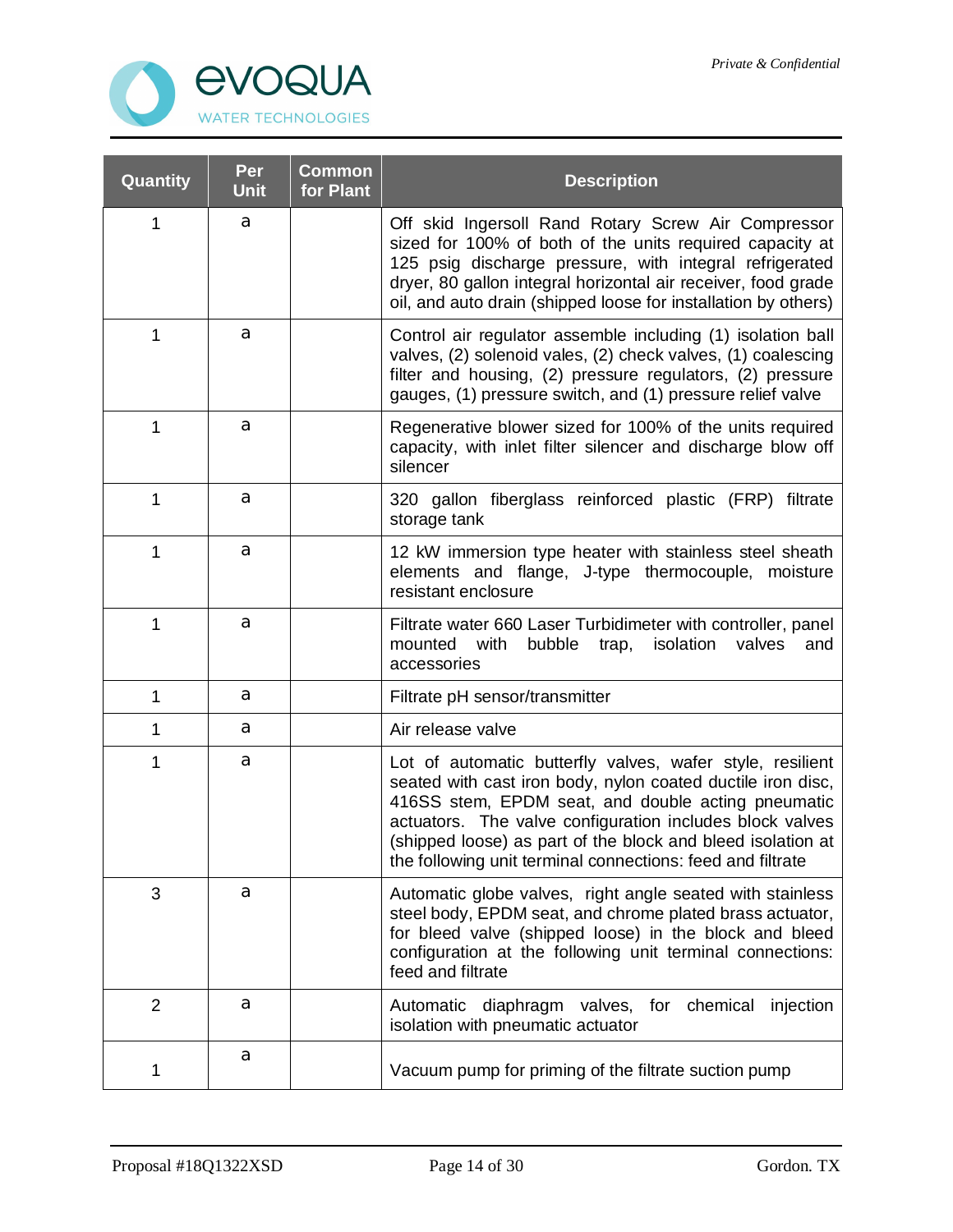

| Quantity       | Per<br><b>Unit</b> | <b>Common</b><br>for Plant | <b>Description</b>                                                                                                                                                                                              |
|----------------|--------------------|----------------------------|-----------------------------------------------------------------------------------------------------------------------------------------------------------------------------------------------------------------|
| 1              | a                  |                            | Flow control valve, wafer style, resilient seated with cast<br>iron body, nylon coated ductile iron disc, 416SS stem,<br>EPDM seat, and double acting pneumatic actuators, with<br>electro-pneumatic positioner |
| 1              | а                  |                            | Filtrate water magnetic flow sensor, with PTFE liner,<br>Hastelloy-C electrodes, and flow transmitter                                                                                                           |
| 1              | а                  |                            | Blower discharge air flow meter                                                                                                                                                                                 |
| 3              |                    | a                          | Corporation stops (Injection quills), PVC construction                                                                                                                                                          |
| 1              | а                  |                            | Membrane tank level transmitter                                                                                                                                                                                 |
| 3              | а                  |                            | Filtrate storage tank compact float type level switches                                                                                                                                                         |
| $\overline{2}$ | a                  |                            | Manual butterfly valve for feed inlet isolation and tank<br>drain, wafer style, resilient seated with cast iron body,<br>nylon coated ductile iron disc, 416SS stem, and EPDM<br>seat                           |
| 1              | a                  |                            | Manual PVC ball valve for blower bleed isolation                                                                                                                                                                |
| 3              | a                  |                            | Sample manual PVC ball valve                                                                                                                                                                                    |
| 1              | a                  |                            | CIP recirculation line wafer type swing check valve with<br>316SS body, disc, and trim, and EPDM seal                                                                                                           |
| 1              | a                  |                            | <b>Pressure transmitters</b>                                                                                                                                                                                    |
| $\overline{2}$ | a                  |                            | Pressure indicating gauge for pump and blower discharge                                                                                                                                                         |
| 1              | a                  |                            | Filtrate temperature transmitter with 100 Ohm platinum<br>RTD and 316SS thermowell                                                                                                                              |

 *All equipment will be shipped as one pre-assembled skid to be installed on site. (except for items marked "shipped loose").*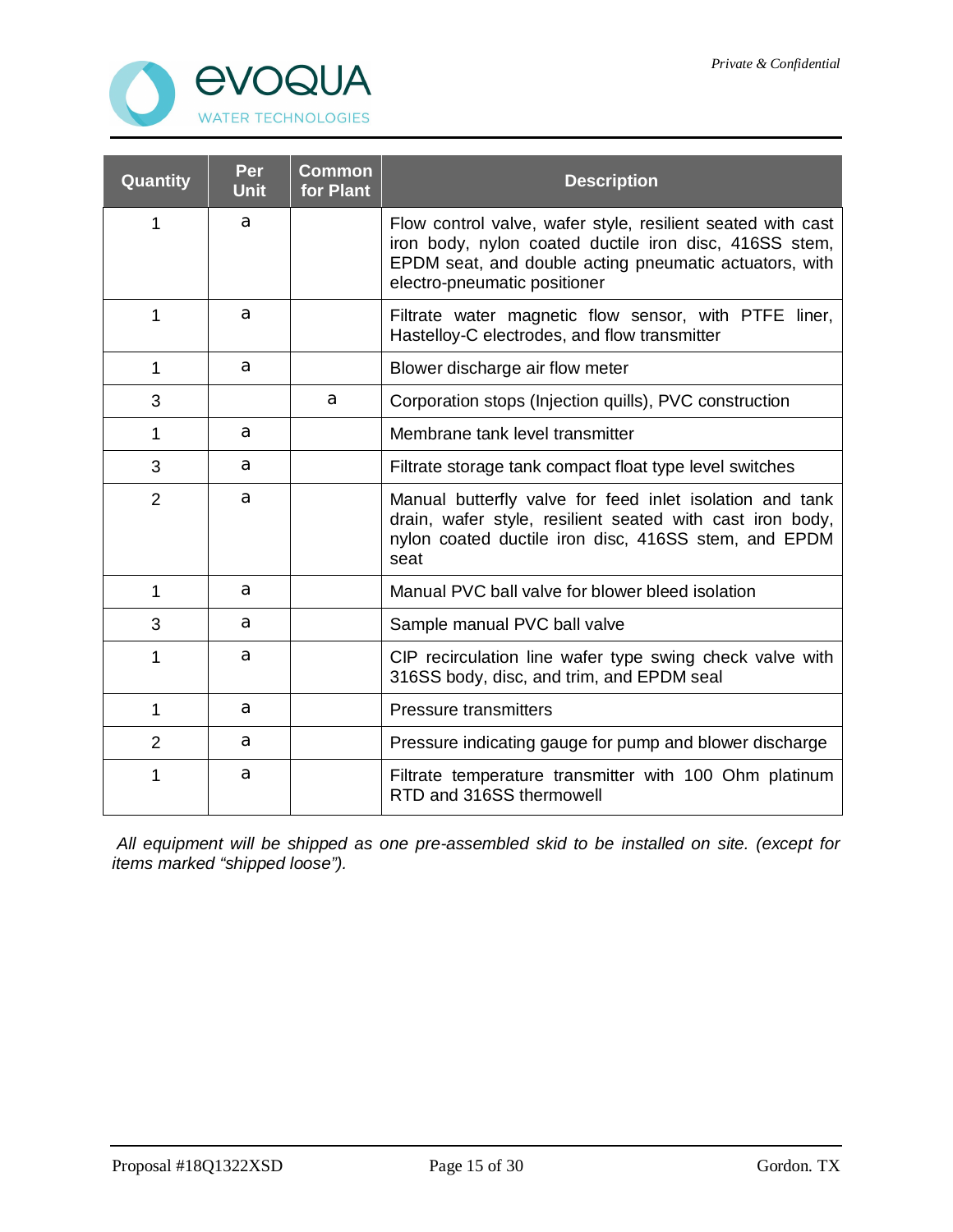

### *3. Expansion of Existing System*

The existing XS 24 will be expanded to an XS 48 using the following equipment (all items shipped loose for installation on site):

| Quantity | <b>Per Unit</b> | <b>Common</b><br>for Plant | <b>Description</b>                                                                                                                                                                                            |
|----------|-----------------|----------------------------|---------------------------------------------------------------------------------------------------------------------------------------------------------------------------------------------------------------|
| 24       | a               |                            | Membrane modules                                                                                                                                                                                              |
|          | a               |                            | Membrane tank fabricated of 316SS with side removal<br>mechanism for membrane access                                                                                                                          |
|          | а               |                            | Rack headers that can accommodate up to (24) modules, in<br>(6) clovers of (4) modules                                                                                                                        |
|          | a               |                            | Pump for filtration, backwash and recirculation during the<br>cleaning process, with 316SS wetted parts, TEFC motor<br>(460VAC/3ph/60Hz), controlled by variable frequency drive<br>(VFDs supplied by EVOQUA) |
|          | a               |                            | Regenerative blower sized for 100% of the units required<br>capacity, with inlet filter silencer and discharge blow off<br>silencer                                                                           |
|          | a               |                            | On skid piping changes for blower and pump modifications<br>as necessary.                                                                                                                                     |

### *4. Control System*

The control system provided for the new MEMCOR® XS system includes the following equipment:

| Quantity   Per Unit |   | <b>Common</b><br>for Plant | <b>Description</b>                                                                                                                                                                                                                                                                                                                                |
|---------------------|---|----------------------------|---------------------------------------------------------------------------------------------------------------------------------------------------------------------------------------------------------------------------------------------------------------------------------------------------------------------------------------------------|
|                     | a |                            | Unit panel, mounted directly to the skid unit, used to relay<br>information to/from the existing Process Control Panel and<br>the individual MEMCOR® XS units via Profibus DP<br>communications network, including digital and analog I/O<br>modules, 24 VDC power supply, blower and heater starters,<br>and pump variable frequency drive (VFD) |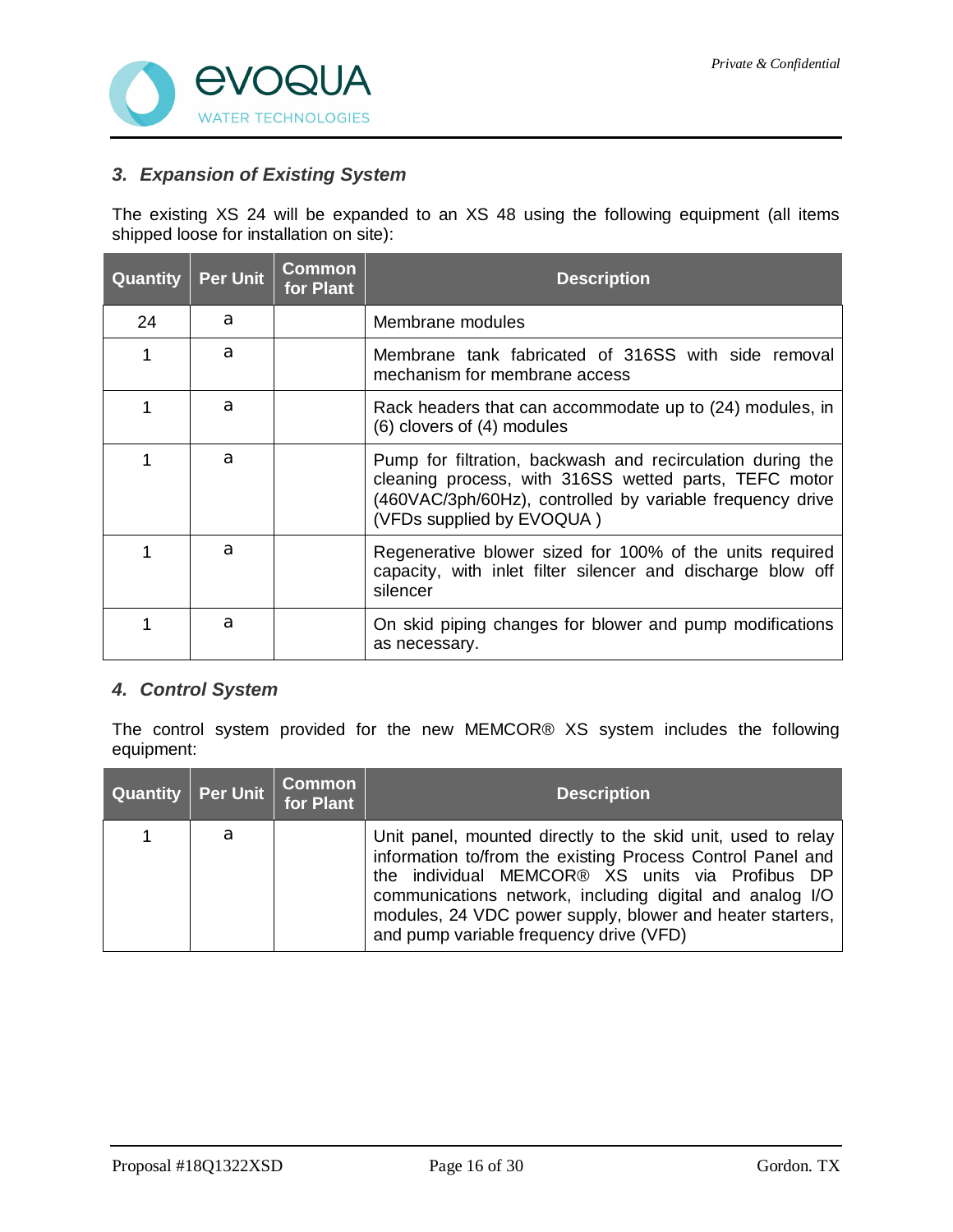

### *5. Manufacturer's Engineering Support and Services*

The entire execution process from design to start-up will be overseen by MEMCOR® personnel. A certified project manager will act as a single contact point between MEMCOR® and the customer. The following services will be provided during the execution of this project:

| Quantity | <b>Per Unit</b> | <b>Common</b><br>for Plant | <b>Description</b>                                                                                                                                                                                                                                                                                                                                                                                                                                                                                                                                                                                                                                                                                                                                                                                                                                                                                                                                                                                           |  |
|----------|-----------------|----------------------------|--------------------------------------------------------------------------------------------------------------------------------------------------------------------------------------------------------------------------------------------------------------------------------------------------------------------------------------------------------------------------------------------------------------------------------------------------------------------------------------------------------------------------------------------------------------------------------------------------------------------------------------------------------------------------------------------------------------------------------------------------------------------------------------------------------------------------------------------------------------------------------------------------------------------------------------------------------------------------------------------------------------|--|
| 3 copies |                 | a                          | Standard MEMCOR® XS system submittal including:<br>Submittal Approval Form<br>$\qquad \qquad \blacksquare$<br><b>Clarifications and Exceptions</b><br>$\overline{\phantom{a}}$<br><b>Process Overview</b><br>$\blacksquare$<br>Valve, Equipment and Instrumentation List<br>$\overline{\phantom{a}}$<br><b>Manufacturer's Cut Sheets</b><br>$\overline{\phantom{a}}$<br><b>Mechanical Drawings</b><br>$\overline{\phantom{a}}$<br>Membrane System P&ID (showing EVOQUA<br>$\circ$<br>supplied equipment)<br>o XS Unit P&ID<br>XS Unit General Arrangement (including location of<br>$\circ$<br>termination points)<br>Drawings and data for tanks supplied by EVOQUA<br>$\circ$<br>I/O List<br>$\overline{\phantom{a}}$<br><b>Electrical Bill of Materials</b><br><b>Electrical Drawings</b><br>$\overline{\phantom{a}}$<br><b>Control Single Line</b><br>$\circ$<br>Three Phase Power Single Line<br>$\circ$<br><b>Field Interface Connections</b><br>$\Omega$<br>Process Control Panel diagrams<br>$\circ$ |  |
| 3 copies |                 | a                          | Operation and maintenance manuals are included. Manuals<br>will be to EVOQUA ' commercial standards. This shall<br>include detailed project specific manufacturer drawings,<br>equipment, valves, instruments and pipe schedules. No<br>drawings,<br>those<br>used<br>internally<br>except<br>by<br>consultant/customer are to be reproduced without<br>the<br>expressed, written permission of EVOQUA.                                                                                                                                                                                                                                                                                                                                                                                                                                                                                                                                                                                                      |  |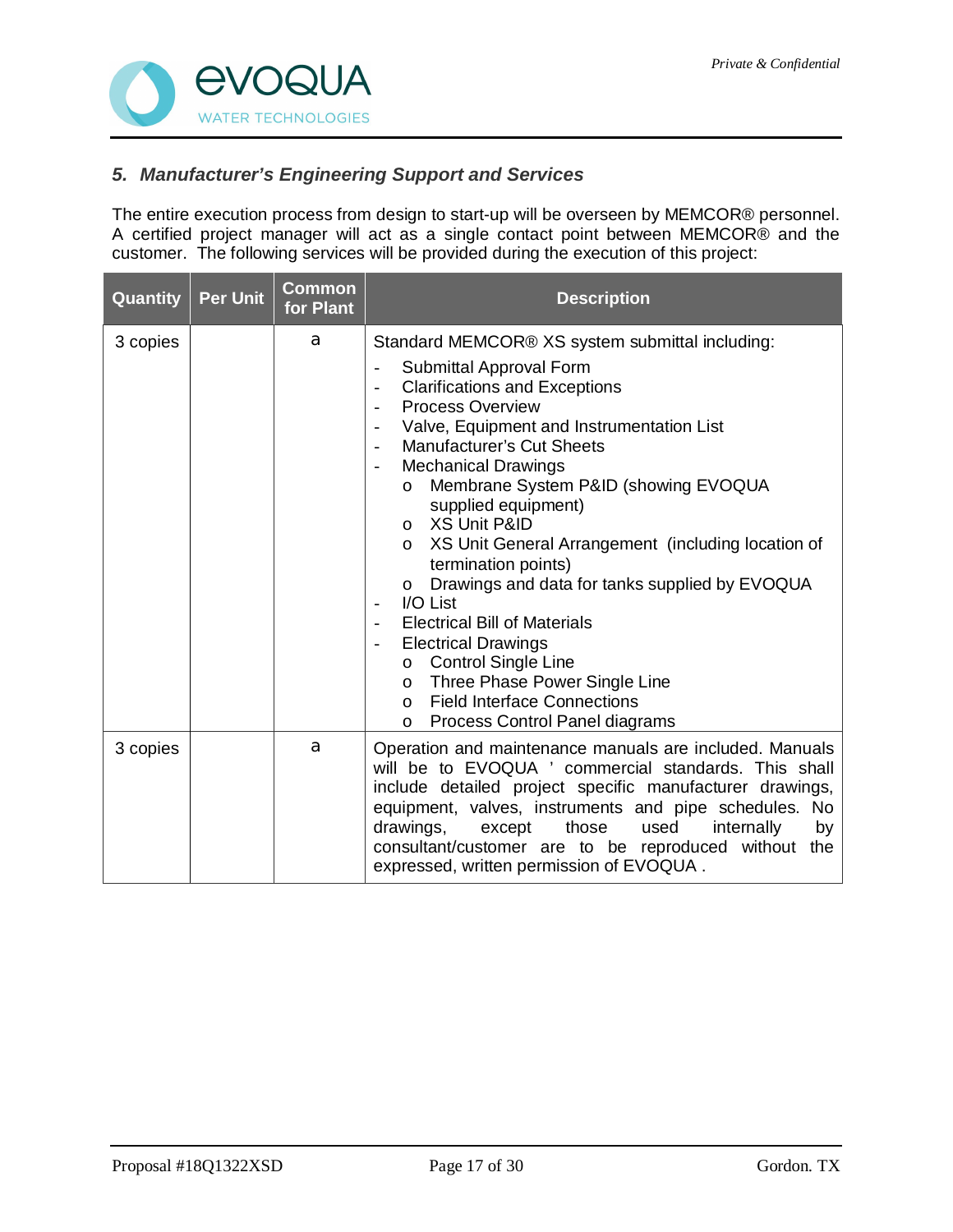

| Quantity | <b>Per Unit</b> | <b>Common</b><br>for Plant | <b>Description</b>                                                                                                                                                                                                                                                                                                                                                                                                              |  |  |
|----------|-----------------|----------------------------|---------------------------------------------------------------------------------------------------------------------------------------------------------------------------------------------------------------------------------------------------------------------------------------------------------------------------------------------------------------------------------------------------------------------------------|--|--|
| 27       |                 | a                          | Eight hour service-days for manufacturer's services at<br>regular intervals during the project to ensure proper<br>installation and assembly procedures are followed as well as<br>commissioning and training of the MEMCOR® XS system.<br>Additional services may be retained at MEMCOR®<br>scheduled rates of US\$1,800.00 per day, per person plus<br>travel expenses at cost plus 5% mark up. The services<br>included are: |  |  |
|          |                 |                            | On-site services for plant commissioning which includes<br>startup,                                                                                                                                                                                                                                                                                                                                                             |  |  |
|          |                 |                            | Training of operators and technical staff in conjunction of<br>$\overline{\phantom{a}}$<br>startup. Training will include; equipment description,<br>field instrumentation, control panels, detailed component<br>description, preventive maintenance<br>and<br>troubleshooting.                                                                                                                                                |  |  |

### *Equipment and Services Provided by Others*

All other works and equipment necessary to complete the project and not shown as being supplied by EVOQUA shall be supplied by others, including but not limited to:

- Existing feed turbidimeter, process control panel, chemical transfer system and custom tools (module repair assembly)
- Civil work and civil design of any kind, building and building design including any concrete slab or other support for the units or any other ancillary equipment.
- Anchor bolts and anchor bolts calculations including any certification by a licensed professional engineer;
- Power distribution for any voltage (including without limitation switchboard or distribution board housing incoming connections, fused isolator, metering equipment and fused circuit breakers), lighting, conduit, wiring and associated hardware including design. Conduits and wiring within the limit of the Memcor XS skid is supplied by Evoqua .
- Single phase power distribution to field mounted instruments and other appurtenances.
- Interconnect power cabling and supports (Evoqua will supply a terminal strip in each of the control panel listed in the scope of supply).
- Interconnect Profibus communication cabling between Process Control Panel and each MEMCOR XS Unit Panel.
- Positioning and installation of any equipment.
- Any interconnecting pipework design, supply, installation or testing for piping between the Memcor XS units or between the units and any ancillary system or equipment either supplied by Evoqua or otherwise.
- Pipe support and hangers for the interconnecting pipework.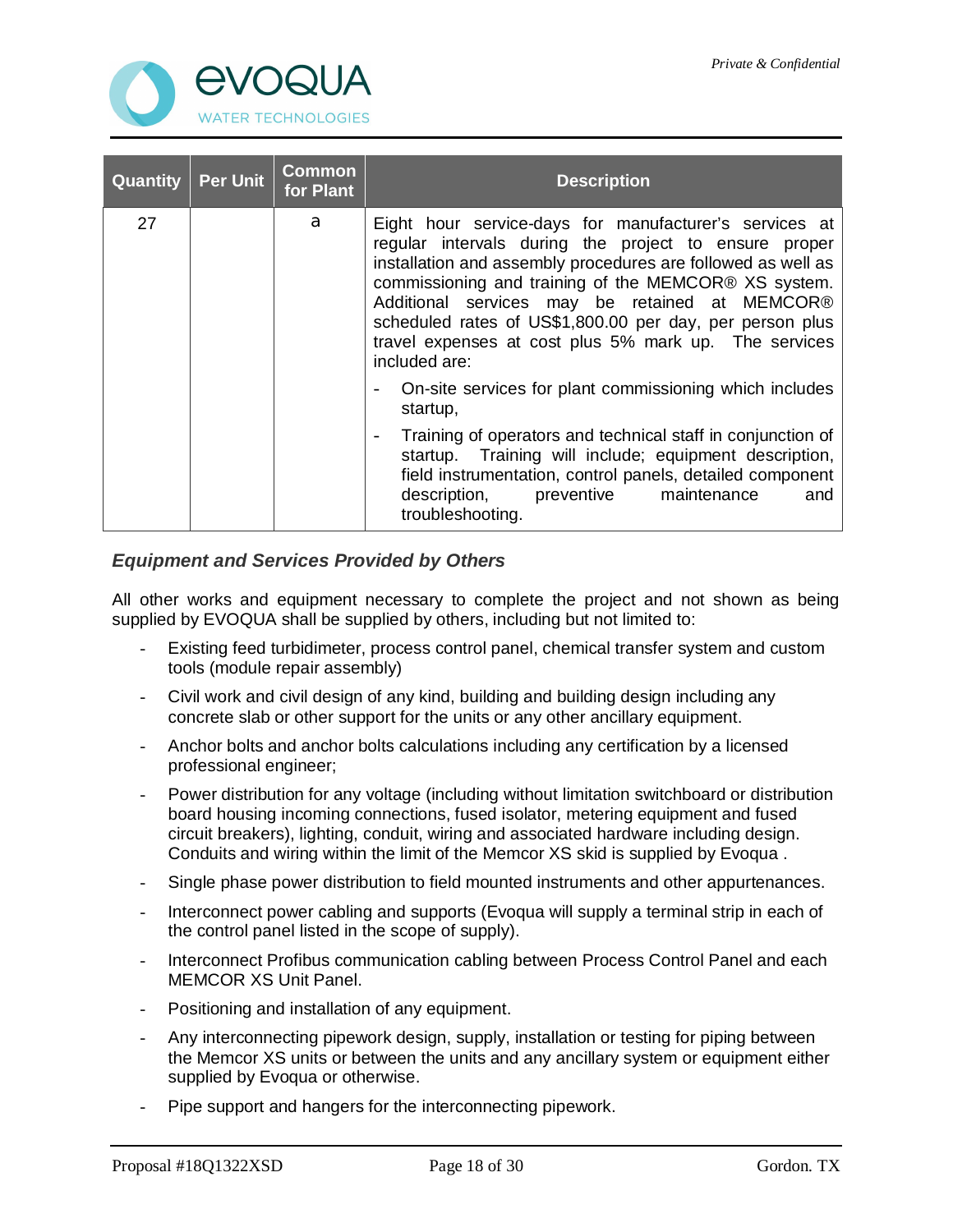

- Floor drain plumbing and installation and safety equipment such as safety shower and eye wash stations.
- Compliance, permitting and approval (Federal, State and/or local).
- Protection and appropriate storage of the material and equipment supplied by Evoqua prior to installation. The membrane modules must be stored in strict accordance with Evoqua ' requirements.
- Unloading of equipment from delivery carrier.
- Disposal system for backwash and disposal/neutralization for any chemical cleaning waste.
- Chemicals required for MEMCOR XS system cleaning, maintenance, and/or operation.
- Taxes, bonds, etc. not specifically listed in this proposal.
- Any other items not specifically detailed in Evoqua ' Scope of Supply.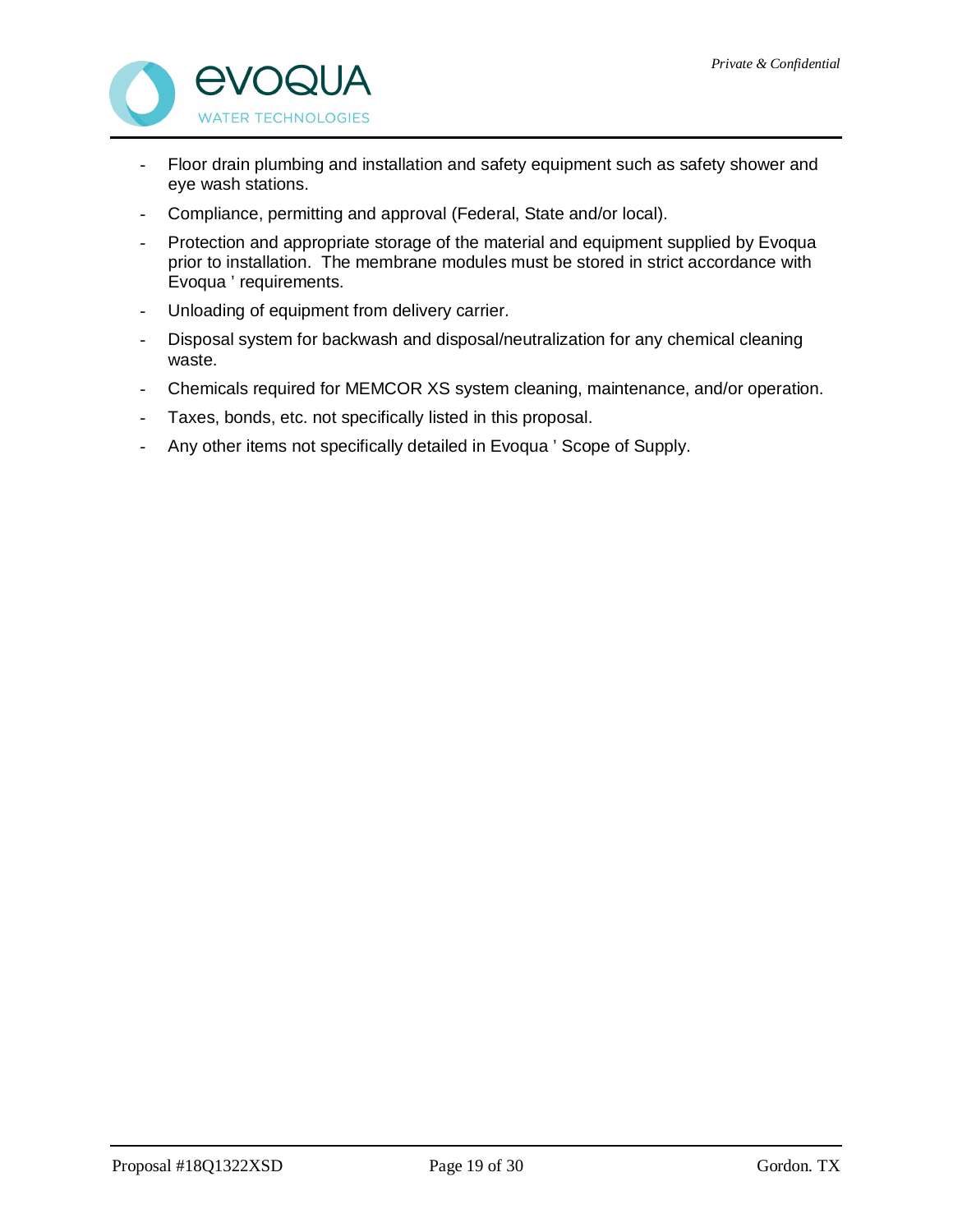

## **5 Service**

EVOQUA is committed to project execution and ensuring customer satisfaction. At the time of award, a project manager will be assigned based on current project workload and product expertise in an effort to pair the best project manager for your Membrane Filtration System.

In an effort to ensure project support and customer satisfaction, 24/7 phone support can be had by dialing 800-MEMCOR4. During working hours there are eight telephone support personnel available and after working hours the Service Department is on a rotating schedule to ensure that someone is always available to assist our customers.

EVOQUA maintains a vast network of local service branches. The map below shows the location of each branch.



EVOQUA can offer a one-time or an ongoing Service Agreement to assist with the maintenance of your new system. Our ongoing service agreements are designed as preventive maintenance programs to help minimize your total plant operating cost.

A variety of levels of service are available to suit your needs from infrequent check-ups to almost complete take over of your maintenance requirements. We can provide more information and discuss this further at your convenience.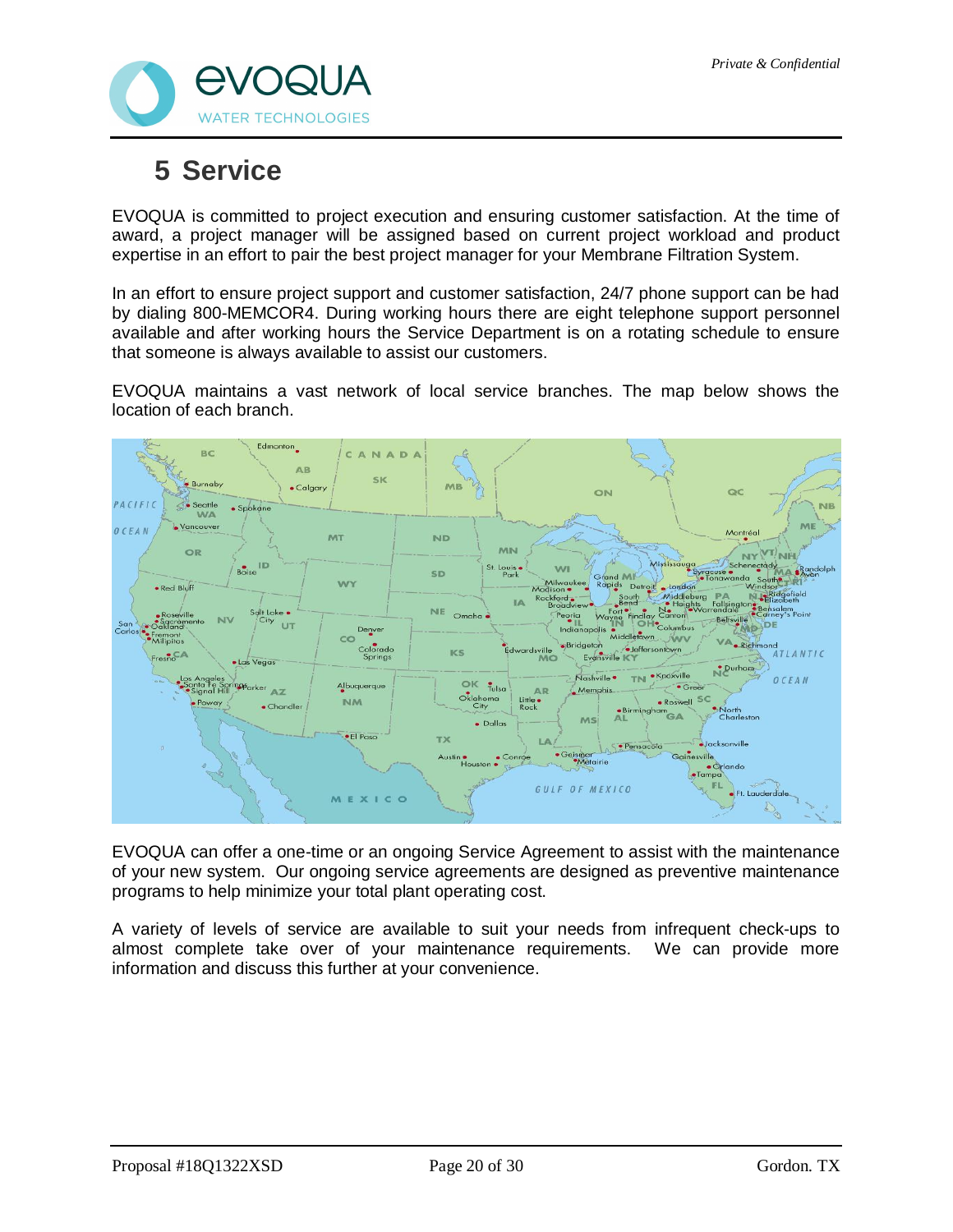

## **Proposal and Order Form**

**To (Purchaser):** City of Gordon, TX **Reference:** Gordon, TX

Proposal Date: November 6th, 2017

EVOQUA Water Technologies LLC proposes to furnish materials, equipment and/or technical service in accordance with Proposal Number 18Q1322XSD. Materials, equipment and/or technical service not shown below or on attachments to this proposal are EXCLUDED:

| <b>Equipment Description:</b> | <b>MEMCOR XS System Expansion and Addition</b><br>US\$ 580,000                                                                                                                                                                                                                    |  |  |  |  |  |
|-------------------------------|-----------------------------------------------------------------------------------------------------------------------------------------------------------------------------------------------------------------------------------------------------------------------------------|--|--|--|--|--|
|                               | (Not including duty taxes or use taxes)                                                                                                                                                                                                                                           |  |  |  |  |  |
|                               | This price is firm for 90 days after proposal date. Prices are subject to 1.5%<br>per month escalation if shipments are delayed by purchaser.                                                                                                                                     |  |  |  |  |  |
| <b>Payment Terms:</b>         | 5% - On Notice to Proceed with Engineering Submittals, net 30<br>15% - On Engineering Submittals, net 30<br>60% - On delivery, net 30                                                                                                                                             |  |  |  |  |  |
|                               | 15% - On the earlier of: (i) commissioning of System; or (ii) date occurring 120<br>days after delivery of equipment provided any delay in commissioning is not<br>attributable to the sole fault of Seller, net 30.                                                              |  |  |  |  |  |
|                               | 5% - On the earlier of: (i) Completion of Performance Testing; or (ii) date<br>occurring 180 days after delivery of equipment provided any delay in Start Up is<br>not attributable to the sole fault of Seller, net 30.                                                          |  |  |  |  |  |
| Freight:                      | $\boxtimes$ F.O.B. shipping point, with freight prepaid to the jobsite.                                                                                                                                                                                                           |  |  |  |  |  |
| Shipment(s):                  | <b>Truck</b>                                                                                                                                                                                                                                                                      |  |  |  |  |  |
| <b>Shipments:</b>             | 12-14 weeks after submittal approval by Purchaser or its design engineer.                                                                                                                                                                                                         |  |  |  |  |  |
| Drawings:                     | Three (3) sets of submittal drawings will be issued $6 - 8$ weeks after Notice to Proceed<br>with Engineering Submittals issued by Purchaser or its design engineer.                                                                                                              |  |  |  |  |  |
| <b>Manuals:</b>               | Three (3) copies of English language owner's manuals are included. Additional manuals<br>will cost \$150 each.                                                                                                                                                                    |  |  |  |  |  |
| <b>Notice to</b>              |                                                                                                                                                                                                                                                                                   |  |  |  |  |  |
| Proceed:                      | Purchaser will not be responsible for any costs until Purchaser provides Evoqua with a<br>notice to proceed, once all procurement requirements from the Texas Water<br>Development Board (TWDB) have been met and TWDB releases the project funds.                                |  |  |  |  |  |
| <b>NOTE:</b>                  | Any order resulting from this proposal is subject to Evoqua's Standard Terms of<br>Sale, attached hereto and incorporated herein by reference.<br><b>Purchaser's</b><br>acceptance of this offer is expressly limited to such terms and conditions without<br>change or addition. |  |  |  |  |  |
| <b>PURCHASER</b><br>Name:     | <b>PRESENTED BY:</b><br>Signature:                                                                                                                                                                                                                                                |  |  |  |  |  |
| Address:                      | Approved by EVOQUA Water Technologies LLC                                                                                                                                                                                                                                         |  |  |  |  |  |
| Signature:                    | By:                                                                                                                                                                                                                                                                               |  |  |  |  |  |
| Title:                        | Signature:                                                                                                                                                                                                                                                                        |  |  |  |  |  |
| Date:                         | Date:                                                                                                                                                                                                                                                                             |  |  |  |  |  |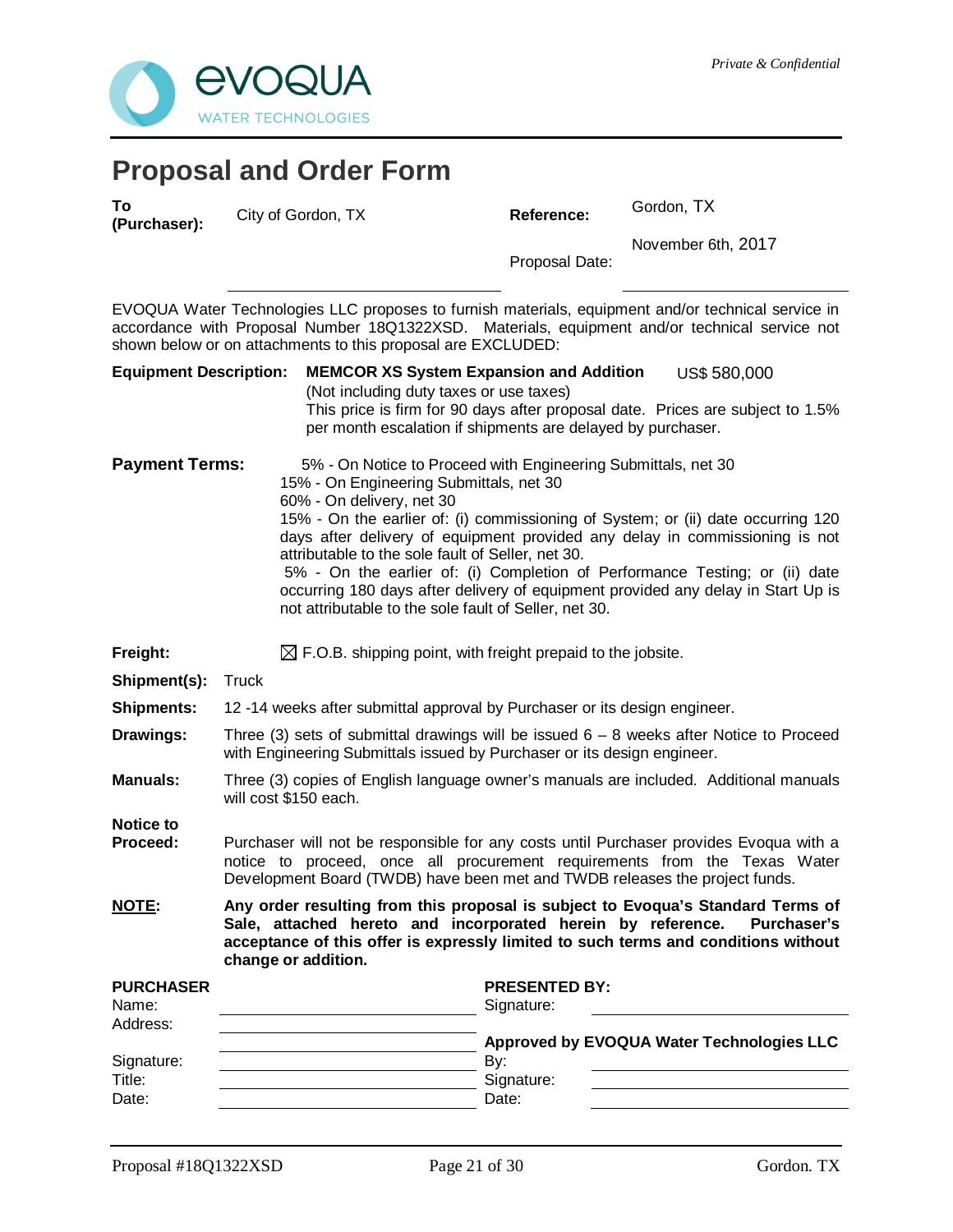

## **Process Performance Warranty**

### *Equipment Performance Criteria*

Subject to provisions below, Evoqua Water Technologies LLC (the "Seller") warrants to The City of Gordon (the "Owner") that Seller's Equipment will meet the following performance criteria during the Test (the "Performance Warranty"):

| PARAMETER                | <b>UNITS</b>  | <b>VALUE</b>       |
|--------------------------|---------------|--------------------|
| Turbidity                | NTU           | $< 0.1^{1,2,3}$    |
| <b>Filtrate Capacity</b> | MGD (nominal) | 0.688 <sup>4</sup> |

*Notes:*

*1 Filtrate turbidity shall be <0.1 NTU 95% of the time and <0.3 NTU 100% of the time.*

*2 When a properly maintained and calibrated analyzer receives the appropriate sample flow.*

*3 Excluding potential regrowth.*

*4 Temp range 1 to 25 degrees C.*

#### *Feed Water Characteristics*

The Performance Warranty is expressly conditioned upon Owner delivering a minimum of 734,601 GPD of feed water to the membrane unit (the "Equipment") having the following characteristics ("Feed Water Characteristics"):

| PARAMETER <sup>1</sup>      | <b>UNITS</b>    | <b>AVERAGE</b> | <b>MAX OR RANGE</b> |
|-----------------------------|-----------------|----------------|---------------------|
| Temperature                 | Deg C           | $\star$        | $10 - 25$           |
| <b>Total Organic Carbon</b> | mg/L            | $\star$        | < 2.0               |
| Turbidity                   | <b>NTU</b>      | $\star$        | < 7                 |
| pH <sup>1</sup>             | pH units        | $\star$        | $7.5 - 8.5$         |
| LSI                         | <b>SU</b>       | $\star$        | $+0.5$              |
| Alkalinity                  | mg/L as $CaCO3$ | $\star$        | $\star$             |
| <b>Hardness</b>             | mg/L as $CaCO3$ | $\star$        | < 100               |
| Iron                        | mg/L            | $\star$        | < 0.3               |
| Dissolved Iron              | mg/L            | $\star$        | < 0.1               |
| Manganese                   | mg/L            | $\star$        | < 0.05              |
| <b>Dissolved Manganese</b>  | mg/L            | $\star$        | < 0.025             |

*Notes:*

<sup>1</sup>For applications where feed water undergoes chemical pretreatment, such as oxidation, direct coagulation, or settled feeds, the pH range shall be adjusted to  $7 - 8$ .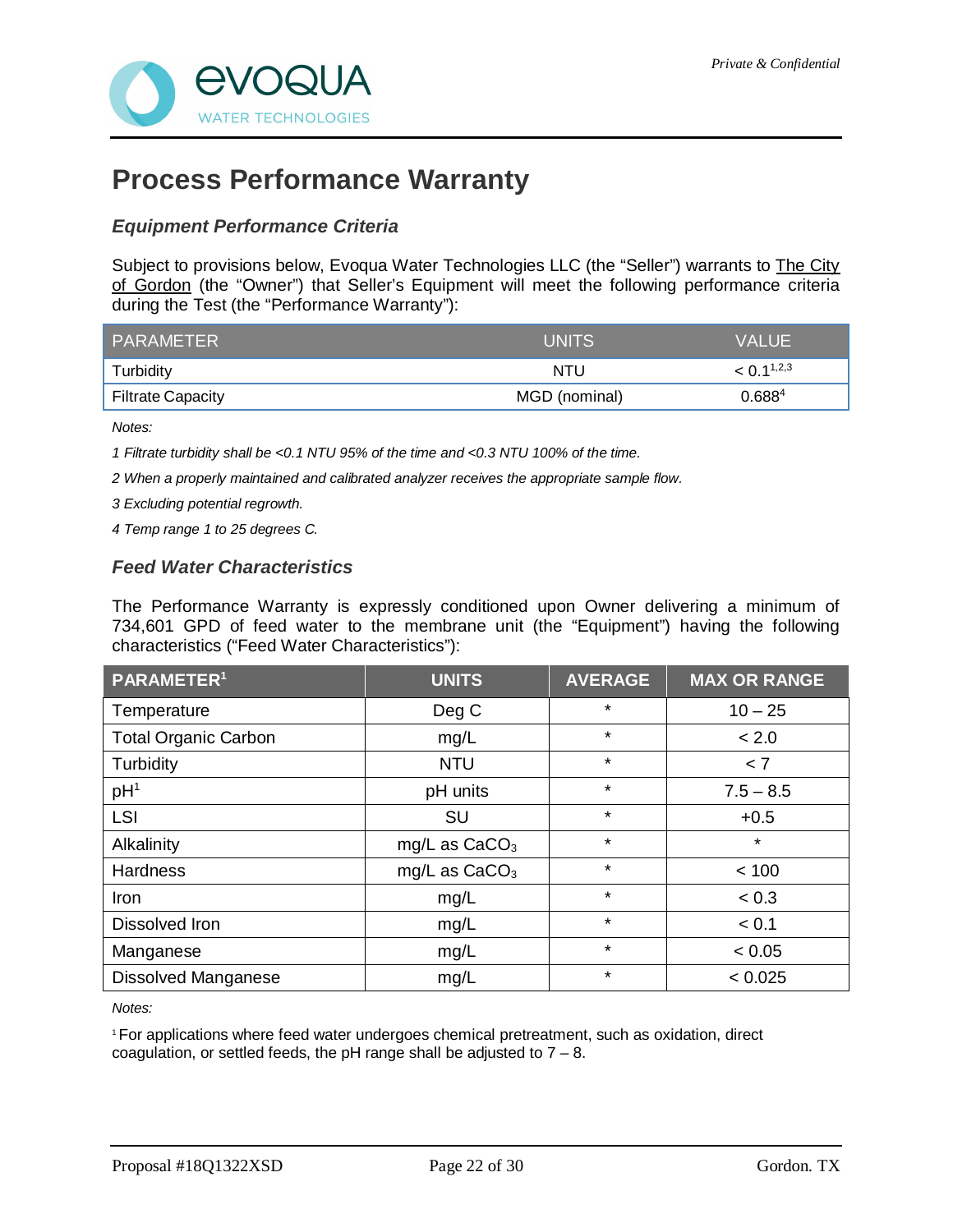

### *Performance Test*

The Performance Warranty shall be verified by a performance test of the Equipment (the "Test"). The Test shall start upon completion of startup and commissioning, but no later than six (6) months from delivery of the Equipment and shall be completed no later than six (6) months after startup and commissioning.

The Test shall be completed after 5 days of operation. If there is an interruption to the Test of greater than seventy two (72) hours, the Test shall be restarted. Alarms raised by the control system shall be addressed by the Owner and shall not cause an interruption of the Test.

Prior to and during the Test, the Owner shall be responsible for the following: (i) operation of the Equipment in accordance with Seller's O&M manual and Seller's instructions, (ii) resolution, to Seller's satisfaction, of any issues identified by Seller as described in the following paragraph, (iii)demonstration that the feed water quality has continuously met the Feed Water Characteristics by means of a sampling and water analysis program mutually agreed to by Owner and Seller, (vi) payment of all costs associated with the Test including without limitation, laboratory testing services, and (v) site preparedness including without limitation, availability of water, calibration of instruments, permits and resolution of Seller's issue list. The Owner's failure to meet any of these responsibilities shall nullify the Performance Warranty.

Provided that Owner has met its responsibilities as provided above, the Seller shall be responsible for the following: (i) performance, in its sole discretion, of a site inspection prior to the commencement of the Test and Seller may provide a list of issues for Owner to resolve prior to the commencement of the Test, and (ii) upon completion of the Test, Seller shall provide a Test report to Owner demonstrating that the Equipment complied with the Performance Warranty.

If during the Test the Equipment fails to meet the Equipment Performance Criteria provided above the Owner shall provide Seller access to its plant and all relevant operating data so that Seller may evaluate the performance of the Equipment. In addition, Seller shall have the right to inspect the Equipment and recommend operational changes for implementation by Owner. Upon implementation of any Seller-recommended operational changes, Seller shall have the right to commence a second Test. If during the second Test, the Equipment fails to comply with the Equipment Performance Criteria listed above while the feed water continues to comply with the Feed Water Characteristics, Seller shall be in breach of the Performance Warranty.

### *Remedies*

If Seller is in breach of the Performance Warranty as provided above, the Seller shall, as its sole obligation and as Owner's sole and exclusive remedy, subject to the limitations below, in its sole discretion, either: (i) pay liquidated damages in the lump sum amount of five (5) percent of the price paid by Owner to Seller for the Equipment or, (ii) provide additional equipment or make modifications to the plant to enable Seller's equipment to meet the Equipment Performance Criteria, provided, however, that Owner agrees in writing to provide space for the additional equipment and further acknowledges that additional operating expenses related to the additional equipment will be for Owner's account.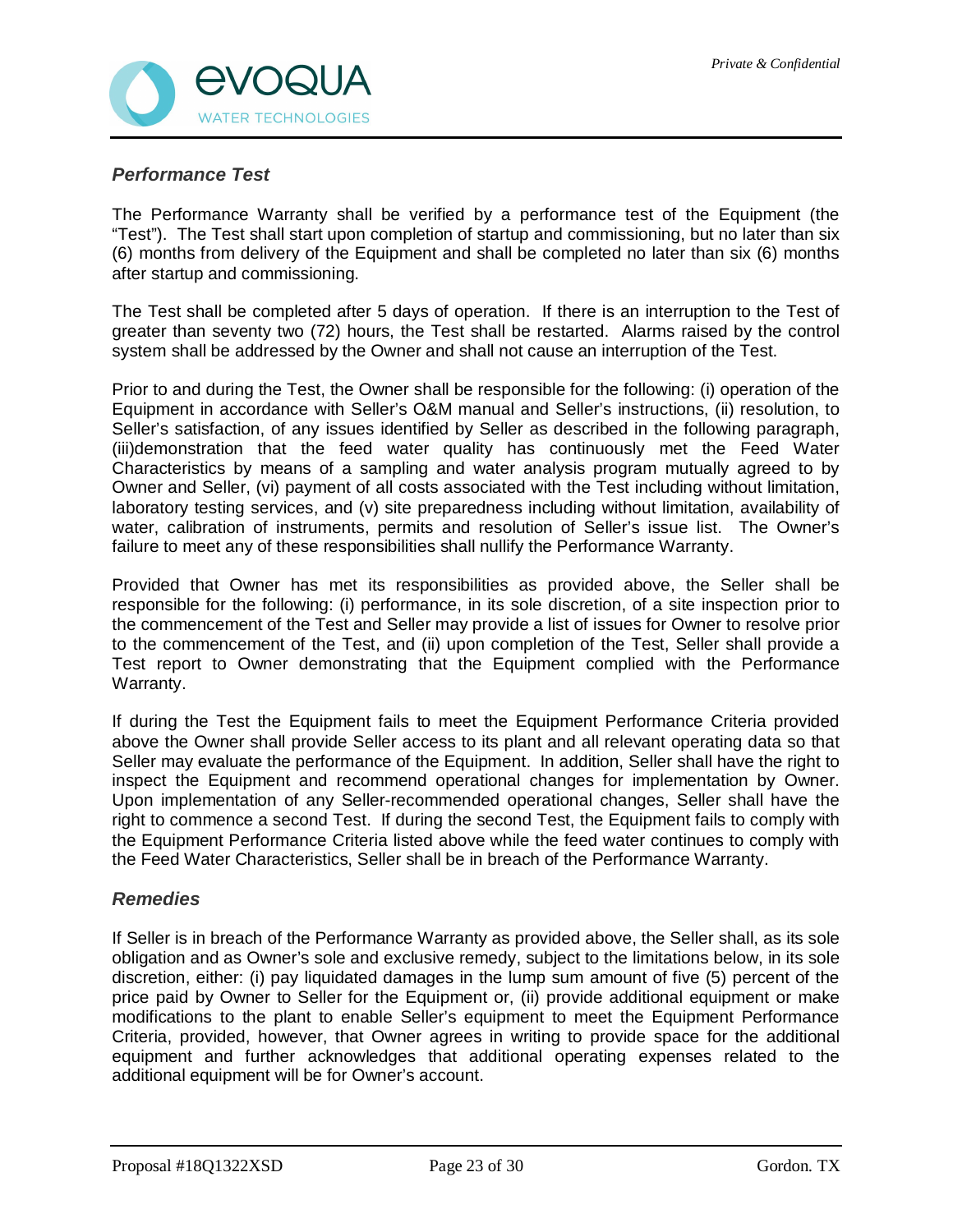

### *Completion of Obligations*

The Seller shall have met or been deemed to have met its Performance Warranty obligations and shall have no further obligations or liability to Owner upon: (i) the Seller's Test report confirming successful completion of the Test, (ii) the Equipment being exposed to feed water that is outside of the feed water characteristics, the feed water contains substances that are harmful to membrane systems including without limitation solvents, oil, polymers other than polymers expressly approved by Seller, or the feed water contains sand, grit and/or debris, (iii) the Owner is in default of its payment obligation to Seller, (iv) the Owner makes any repairs or alterations to the Equipment without Seller's prior written consent, or (v) the Owner fails to commence or complete the Test within the timeframes specified above for reasons other than those reasonably attributable to Seller

#### *Limitations*

THE REMEDIES PROVIDED TO OWNER ABOVE ARE THE OWNER'S SOLE AND EXCLUSIVE REMEDIES FOR ANY FAILURE BY SELLER TO SATISFY THIS PERFORMANCE WARRANTY. NOTWITHSTANDING ANYTHING TO THE CONTRARY INCLUDING THE FAILURE OF ESSENTIAL PURPOSE OF ANY REMEDY EXPRESSLY PROVIDED HEREIN, SELLER SHALL IN NO EVENT BE LIABLE FOR ANY INDIRECT, CONSEQUENTIAL, INCIDENTAL, SPECIAL OR PUNITIVE DAMAGES. SELLER'S LIABILITY UNDER THIS PERFORMANCE WARRANTY SHALL NOT EXCEED 5% OF THE PRICE PAID TO SELLER UNDER THE EQUIPMENT CONTRACT. SELLER'S TOTAL CUMULATIVE LIABILITY UNDER THIS PERFORMANCE WARRANTY AND THE EQUIPMENT CONTRACT, INCLUDING WITHOUT LIMITATION ANY LIABILITY FOR MECHANICAL WARRANTY CLAIMS OR FOR ANY BREACH OR FAILURE TO PERFORM ANY OBLIGATION UNDER THE EQUIPMENT CONTRACT, SHALL NOT EXCEED THE LIABILITY LIMITATION SET FORTH IN THE EQUIPMENT CONTRACT. THE FOREGOING LIMITATIONS APPLY REGARDLESS OF WHETHER THE LIABILITIES OR DAMAGES ARISE, OR ARE ALLEGED TO ARISE, UNDER CONTRACT, TORT, STRICT LIABILITY OR ANY OTHER THEORY.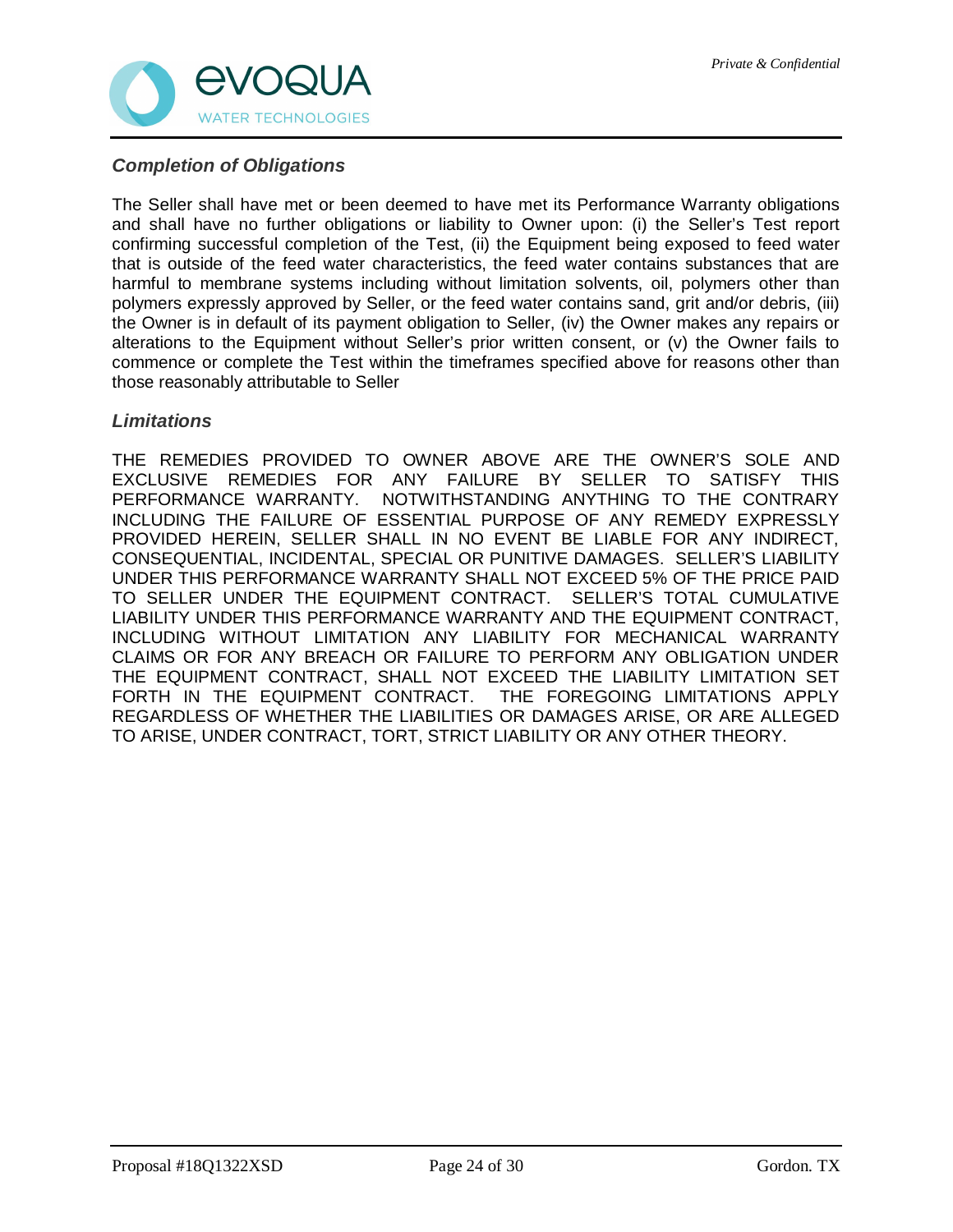

### **EVOQUA WATER TECHNOLOGIES LLC**

#### **Standard Terms of Sale**

1. **Applicable Terms.** These terms govern the purchase and sale of equipment, products, related services, leased products, and media goods if any (collectively herein "Work"), referred to in Seller's proposal ("Seller's Documentation"). Whether these terms are included in an offer or an acceptance by Seller, such offer or acceptance is expressly conditioned on Buyer's assent to these terms. Seller rejects all additional or different terms in any of Buyer's forms or documents.

2. **Payment.** Buyer shall pay Seller the full purchase price as set forth in Seller's Documentation. Unless Seller's Documentation specifically provides otherwise, freight, storage, insurance and all taxes, levies, duties, tariffs, permits or license fees or other governmental charges relating to the Work or any incremental increases thereto shall be paid by Buyer. If Seller is required to pay any such charges, Buyer shall immediately reimburse Seller. If Buyer claims a tax or other exemption or direct payment permit, it shall provide Seller with a valid exemption certificate or permit and indemnify, defend and hold Seller harmless from any taxes, costs and penalties arising out of same. All payments are due within 30 days after receipt of invoice. Buyer shall be charged the lower of 1 ½% interest per month or the maximum legal rate on all amounts not received by the due date and shall pay all of Seller's reasonable costs (including attorneys' fees) of collecting amounts due but unpaid. All orders are subject to credit approval by Seller. Back charges without Seller's prior written approval shall not be accepted.

3. **Delivery.** Delivery of the Work shall be in material compliance with the schedule in Seller's Documentation. Unless Seller's Documentation provides otherwise, delivery terms are ExWorks Seller's factory (Incoterms 2010). Title to all Work shall pass upon receipt of payment for the Work under the respective invoice. Unless otherwise agreed to in writing by Seller, shipping dates are approximate only and Seller shall not be liable for any loss or expense (consequential or otherwise) incurred by Buyer or Buyer's customer if Seller fails to meet the specified delivery schedule.

4. **Ownership of Materials and Licenses.** All devices, designs (including drawings, plans and specifications), estimates, prices, notes, electronic data, software and other documents or information prepared or disclosed by Seller, and all related intellectual property rights, shall remain Seller's property. Seller grants Buyer a non-exclusive, non-transferable license to use any such material solely for Buyer's use of the Work. Buyer shall not disclose any such material to third parties without Seller's prior written consent. Buyer grants Seller a non-exclusive, non-transferable license to use Buyer's name and logo for marketing purposes, including but not limited to, press releases, marketing and promotional materials, and web site content.

5. **Changes.** Neither party shall implement any changes in the scope of Work described in Seller's Documentation without a mutually agreed upon change order. Any change to the scope of the Work, delivery schedule for the Work, any Force Majeure Event, any law, rule, regulation, order, code, standard or requirement which requires any change hereunder shall entitle Seller to an equitable adjustment in the price and time of performance.

6. **Force Majeure Event.** Neither Buyer nor Seller shall have any liability for any breach or delay (except for breach of payment obligations) caused by a Force Majeure Event. If a Force Majeure Event exceeds six (6) months in duration, the Seller shall have the right to terminate the Agreement without liability, upon fifteen (15) days written notice to Buyer, and shall be entitled to payment for work performed prior to the date of termination. "Force Majeure Event" shall mean events or circumstances that are beyond the affected party's control and could not reasonably have been easily avoided or overcome by the affected party and are not substantially attributable to the other party. Force Majeure Event may include, but is not limited to, the following circumstances or events: war, act of foreign enemies, terrorism, riot, strike, or lockout by persons other than by Seller or its sub-suppliers, natural catastrophes or (with respect to on-site work), unusual weather conditions.

7. **Warranty.** Subject to the following sentence, Seller warrants to Buyer that the (i) Work shall materially conform to the description in Seller's Documentation and shall be free from defects in material and workmanship and (ii) the Services shall be performed in a timely and workmanlike manner. Determination of suitability of treated water for any use by Buyer shall be the sole and exclusive responsibility of Buyer. The foregoing warranty shall not apply to any Work that is specified or otherwise demanded by Buyer and is not manufactured or selected by Seller, as to which (i) Seller hereby assigns to Buyer, to the extent assignable, any warranties made to Seller and (ii) Seller shall have no other liability to Buyer under warranty, tort or any other legal theory. The Seller warrants the Work, or any components thereof, through the earlier of (i) eighteen (18) months from delivery of the Work or (ii) twelve (12) months from initial operation of the Work or ninety (90) days from the performance of services (the "Warranty Period"). If Buyer gives Seller prompt written notice of breach of this warranty within the Warranty Period, Seller shall, at its sole option and as Buyer's sole and exclusive remedy, repair or replace the subject parts, re-perform the Service or refund the purchase price. Unless otherwise agreed to in writing by Seller, (i) Buyer shall be responsible for any labor required to gain access to the Work so that Seller can assess the available remedies and (ii) Buyer shall be responsible for all costs of installation of repaired or replaced Work. If Seller determines that any claimed breach is not, in fact, covered by this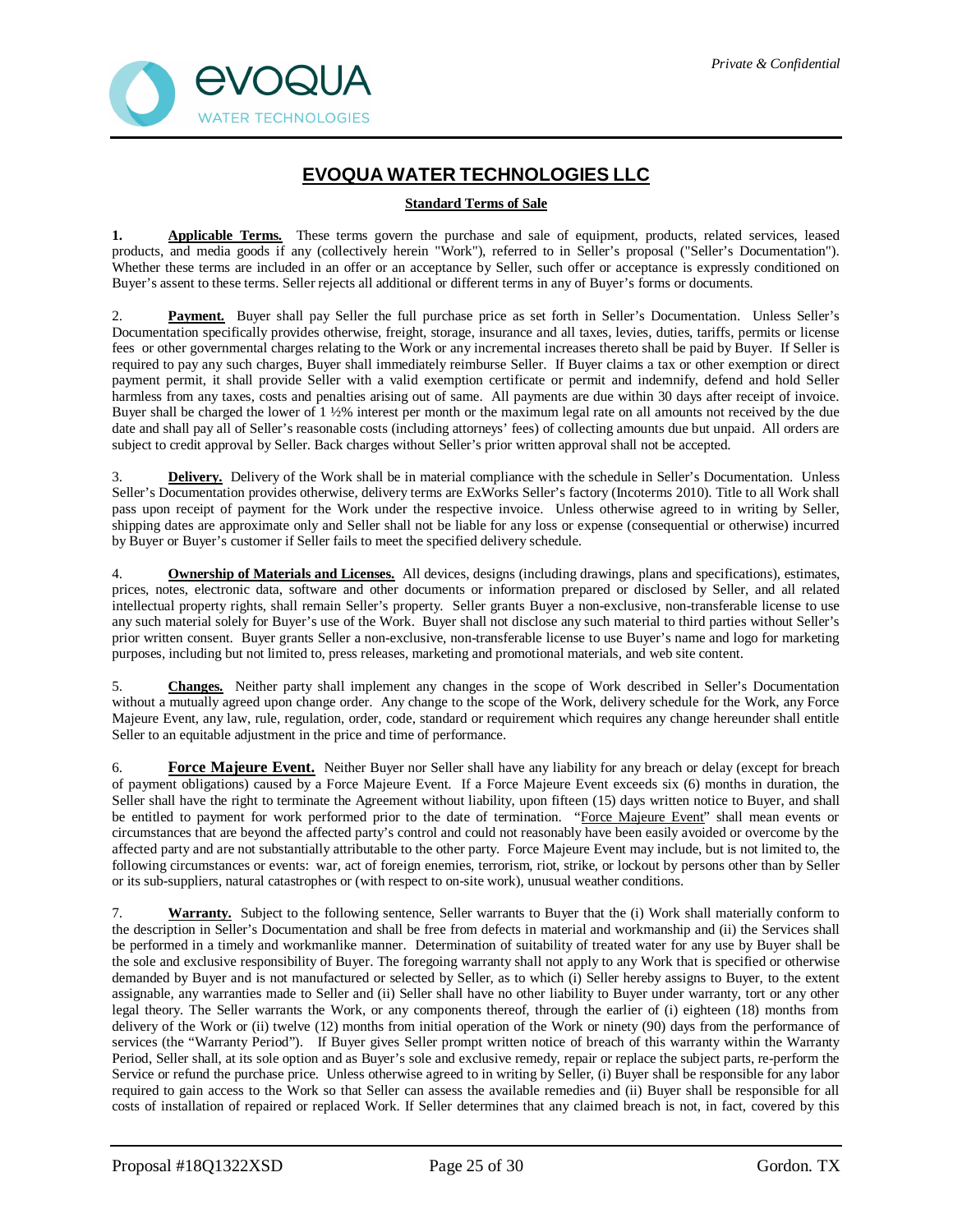

warranty, Buyer shall pay Seller its then customary charges for any repair or replacement made by Seller. Seller's warranty is conditioned on Buyer's (a) operating and maintaining the Work in accordance with Seller's instructions, (b) not making any unauthorized repairs or alterations, and (c) not being in default of any payment obligation to Seller. Seller's warranty does not cover (i) damage caused by chemical action or abrasive material, misuse or improper installation (unless installed by Seller) and (ii) media goods (such as, but not limited to, resin, membranes, or granular activated carbon media) once media goods are installed. THE WARRANTIES SET FORTH IN THIS SECTION 7 AND THE WARRANTY SET FOR IN THE "EXTENDED LOW PRESSURE MEMBRANE MODULE WARRANTY" SECTION OF EVOQUA'S PROPOSAL ARE THE SELLER'S SOLE AND EXCLUSIVE WARRANTIES AND ARE SUBJECT TO THE LIMITATION OF LIABILITY PROVISION BELOW. SELLER MAKES NO OTHER WARRANTIES OF ANY KIND, EXPRESS OR IMPLIED, INCLUDING WITHOUT LIMITATION, ANY WARRANTY OF MERCHANTABILITY OR FITNESS FOR PURPOSE.

8. **Indemnity.** Seller shall indemnify, defend and hold Buyer harmless from any claim, cause of action or liability incurred by Buyer as a result of third party claims for personal injury, death or damage to tangible property, to the extent caused by Seller's negligence. Seller shall have the sole authority to direct the defense of and settle any indemnified claim. Seller's indemnification is conditioned on Buyer (a) promptly, within the Warranty Period, notifying Seller of any claim, and (b) providing reasonable cooperation in the defense of any claim.

9. **Assignment.** Neither party may assign this Agreement, in whole or in part, nor any rights or obligations hereunder without the prior written consent of the other party; provided, however, the Seller may assign its rights and obligations under these terms to its affiliates or in connection with the sale or transfer of the Seller's business and Seller may grant a security interest in the Agreement and/or assign proceeds of the agreement without Buyer's consent.

10. **Termination.** Either party may terminate this agreement, upon issuance of a written notice of breach and a thirty (30) day cure period, for a material breach (including but not limited to, filing of bankruptcy, or failure to fulfill the material obligations of this agreement). If Buyer suspends an order without a change order for ninety (90) or more days, Seller may thereafter terminate this Agreement without liability, upon fifteen (15) days written notice to Buyer, and shall be entitled to payment for work performed, whether delivered or undelivered, prior to the date of termination.

11. **Dispute Resolution.** Seller and Buyer shall negotiate in good faith to resolve any dispute relating hereto. If, despite good faith efforts, the parties are unable to resolve a dispute or claim arising out of or relating to this Agreement or its breach, termination, enforcement, interpretation or validity, the parties will first seek to agree on a forum for mediation to be held in a mutually agreeable site. If the parties are unable to resolve the dispute through mediation, then *any dispute, claim or controversy arising out of or relating to this Agreement or the breach, termination, enforcement, interpretation or validity thereof, including the determination of the scope or applicability of this agreement to arbitrate, shall be determined by arbitration in Pittsburgh, Pennsylvania before three arbitrators* who are lawyers experienced in the discipline that is the subject of the dispute and shall be jointly selected by Seller and Buyer. *The arbitration shall be administered by JAMS pursuant to its Comprehensive Arbitration Rules and Procedures. The Arbitrators shall issue a reasoned decision* of a majority of the arbitrators, which shall be the decision of the panel. Judgment may be entered upon the arbitrators' decision in any court of competent jurisdiction. The substantially prevailing party as determined by the arbitrators shall be reimbursed by the other party for all costs, expenses and charges, including without limitation reasonable attorneys' fees, incurred by the prevailing party in connection with the arbitration. For any order shipped outside of the United States, any dispute shall be referred to and finally determined by the International Center for Dispute Resolution in accordance with the provisions of its International Arbitration Rules, enforceable under the New York Convention (Convention on the Recognition and Enforcement of Foreign Arbitral Awards) and the governing language shall be English.

12. **Export Compliance**. Buyer acknowledges that Seller is required to comply with applicable export laws and regulations relating to the sale, exportation, transfer, assignment, disposal and usage of the Work provided under this Agreement, including any export license requirements. Buyer agrees that such Work shall not at any time directly or indirectly be used, exported, sold, transferred, assigned or otherwise disposed of in a manner which will result in non-compliance with such applicable export laws and regulations. It shall be a condition of the continuing performance by Seller of its obligations hereunder that compliance with such export laws and regulations be maintained at all times. BUYER AGREES TO INDEMNIFY AND HOLD SELLER HARMLESS FROM ANY AND ALL COSTS, LIABILITIES, PENALTIES, SANCTIONS AND FINES RELATED TO NON-COMPLIANCE WITH APPLICABLE EXPORT LAWS AND REGULATIONS.

13. **LIMITATION OF LIABILITY.** NOTWITHSTANDING ANYTHING ELSE TO THE CONTRARY, SELLER SHALL NOT BE LIABLE FOR ANY CONSEQUENTIAL, INCIDENTAL, SPECIAL, PUNITIVE OR OTHER INDIRECT DAMAGES, AND SELLER'S TOTAL LIABILITY ARISING AT ANY TIME FROM THE SALE OR USE OF THE WORK, INCLUDING WITHOUT LIMITATION ANY LIABILITY FOR ALL WARRANTY CLAIMS OR FOR ANY BREACH OR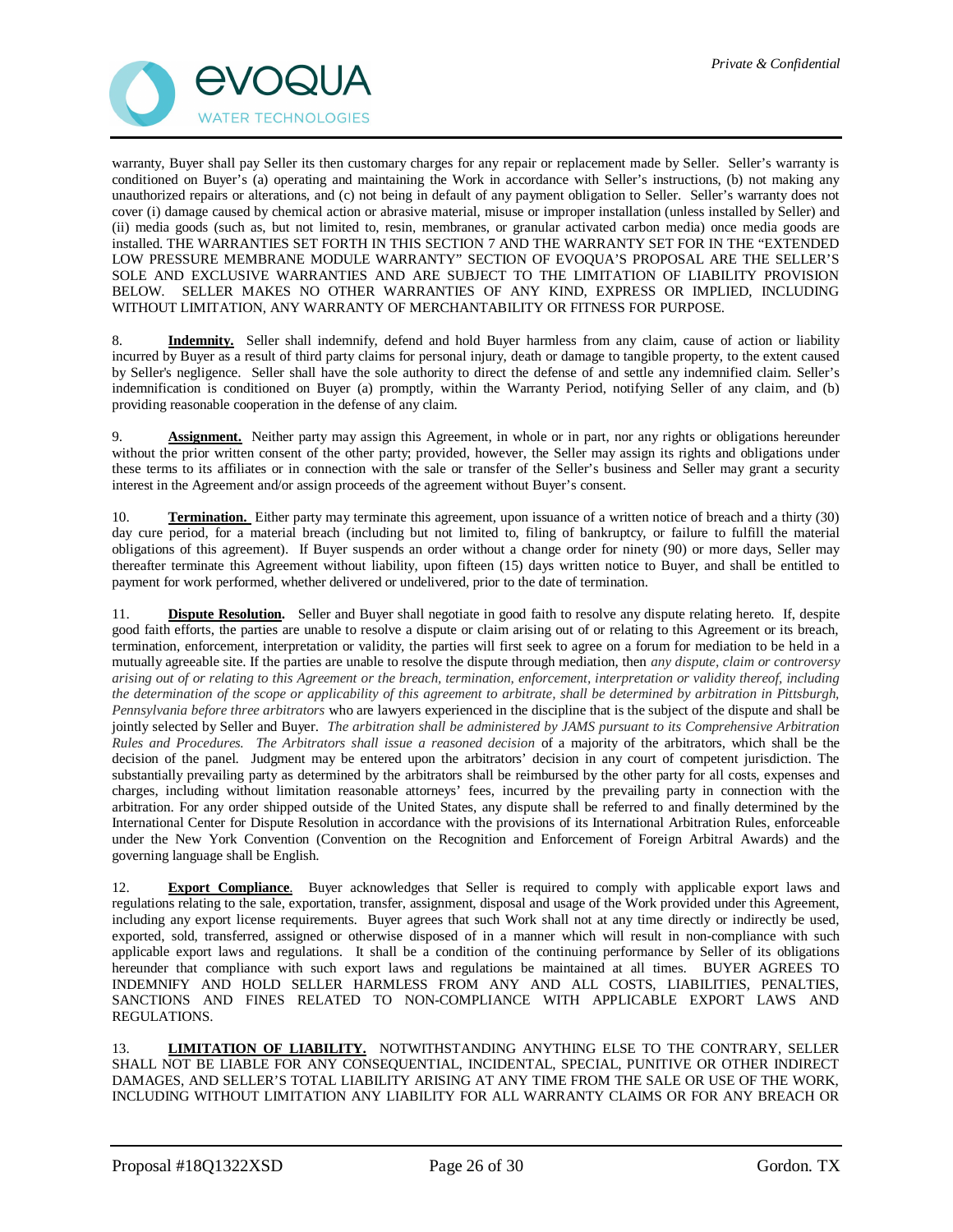

FAILURE TO PERFORM ANY OBLIGATION UNDER THE CONTRACT, SHALL NOT EXCEED THE PURCHASE PRICE PAID FOR THE WORK. THESE LIMITATIONS APPLY WHETHER THE LIABILITY IS BASED ON CONTRACT, TORT, STRICT LIABILITY OR ANY OTHER THEORY.

14. **Rental Equipment / Services.** Any leased or rented equipment ("Leased Equipment") provided by Seller shall at all times be the property of Seller with the exception of certain miscellaneous installation materials purchased by the Buyer, and no right or property interest is transferred to the Buyer, except the right to use any such Leased Equipment as provided herein. Buyer agrees that it shall not pledge, lend, or create a security interest in, part with possession of, or relocate the Leased Equipment. Buyer shall be responsible to maintain the Leased Equipment in good and efficient working order. At the end of the initial term specified in the order, the terms shall automatically renew for the identical period unless canceled in writing by Buyer or Seller not sooner than three (3) months nor later than one (1) month from termination of the initial order or any renewal terms. Upon any renewal, Seller shall have the right to issue notice of increased pricing which shall be effective for any renewed terms unless Buyer objects in writing within fifteen (15) days of issuance of said notice. If Buyer timely cancels service in writing prior to the end of the initial or any renewal term this shall not relieve Buyer of its obligations under the order for the monthly rental service charge which shall continue to be due and owing. Upon the expiration or termination of this Agreement, Buyer shall promptly make any Leased Equipment available to Seller for removal. Buyer hereby agrees that it shall grant Seller access to the Leased Equipment location and shall permit Seller to take possession of and remove the Leased Equipment without resort to legal process and hereby releases Seller from any claim or right of action for trespass or damages caused by reason of such entry and removal.

15. **Miscellaneous.** These terms, together with any Contract Documents issued or signed by the Seller, comprise the complete and exclusive statement of the agreement between the parties (the "Agreement") and supersede any terms contained in Buyer's documents, unless separately signed by Seller. No part of the Agreement may be changed or cancelled except by a written document signed by Seller and Buyer. No course of dealing or performance, usage of trade or failure to enforce any term shall be used to modify the Agreement. To the extent the Agreement is considered a subcontract under Buyer's prime contract with an agency of the United States government, in case of Federal Acquisition Regulations (FARs) flow down terms, Seller will be in compliance with Section 44.403 of the FAR relating to commercial items and those additional clauses as specifically listed in 52.244-6, Subcontracts for Commercial Items (OCT 2014). If any of these terms is unenforceable, such term shall be limited only to the extent necessary to make it enforceable, and all other terms shall remain in full force and effect. The Agreement shall be governed by the laws of the Commonwealth of Pennsylvania without regard to its conflict of laws provisions. Both Buyer and Seller reject the applicability of the United Nations Convention on Contracts for the international sales of goods to the relationship between the parties and to all transactions arising from said relationship.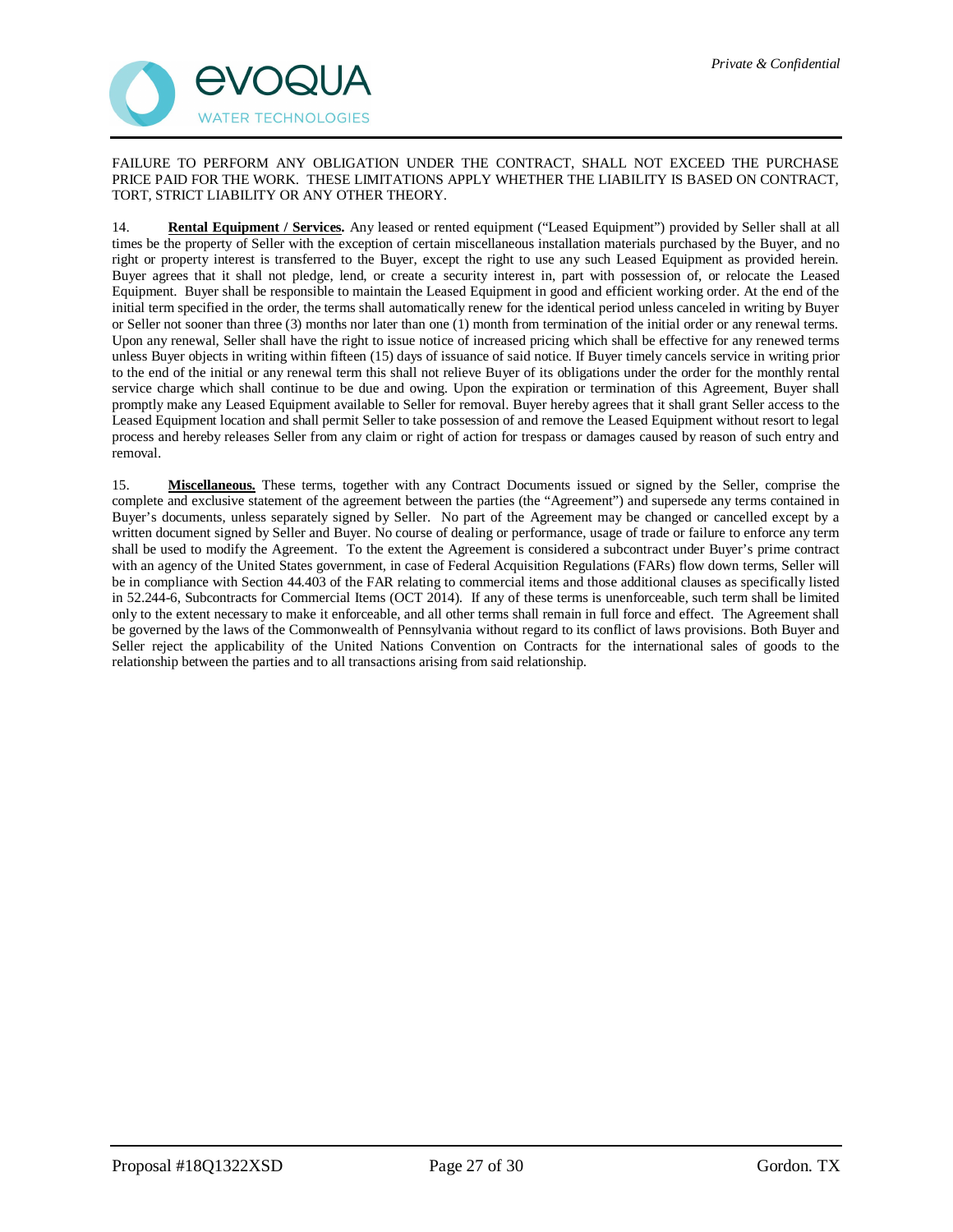

## **Extended Low Pressure Membrane Module Warranty**

- 1. Term of the Low Pressure Membrane Module Warranty
	- a. This Warranty shall commence ("Commencement Date") on the earlier of:
		- i) wet start up of the equipment, or
		- ii) 6 months after the delivery of the final low pressure membrane skid/rack to the Buyer.
	- b. This Warranty shall continue for a period of 7 years from the Commencement Date (the "Module Warranty Period").
- 2. Repair and Replacement Conditions
	- a. In the event an individual low pressure membrane module exhibits defects in material or workmanship, as defined in Paragraph 2.b. below, the Seller shall, at its sole option and as the Buyer's sole remedy, conduct either of the following:
		- i) Repair the low pressure membrane module at no cost to Buyer; or
		- ii) Provide replacement low pressure membrane modules per the warranty replacement schedule listed in Paragraph 5 below.
	- b. Low pressure membrane modules shall be deemed to be exhibiting defects in material or workmanship under the following conditions:
		- i) If the low pressure membrane module fails Seller's standard integrity test and cannot be repaired by the Buyer; or
		- ii) If a low pressure membrane module fails Seller's standard integrity test and requires pin repair by Buyer on more than three occasions in any three month period or more than six occasions in any twelve month period after commencement of the Module Warranty Period, it may be repaired or replaced by Seller under the terms of low pressure membrane module warranty.
	- c. Buyer will return to Seller the end of each low pressure membrane module with the serial number to qualify for a replacement module.
- 3. Low Pressure Membrane Module Warranty Exclusions: The Buyer recognizes that damage resulting form any of the following shall be excluded from coverage under the low pressure membrane module warranty:
	- a. Alteration or faulty installation of membrane system equipment, components or low pressure membrane modules by any person other than an employee or representative of Seller without the Seller's prior written consent.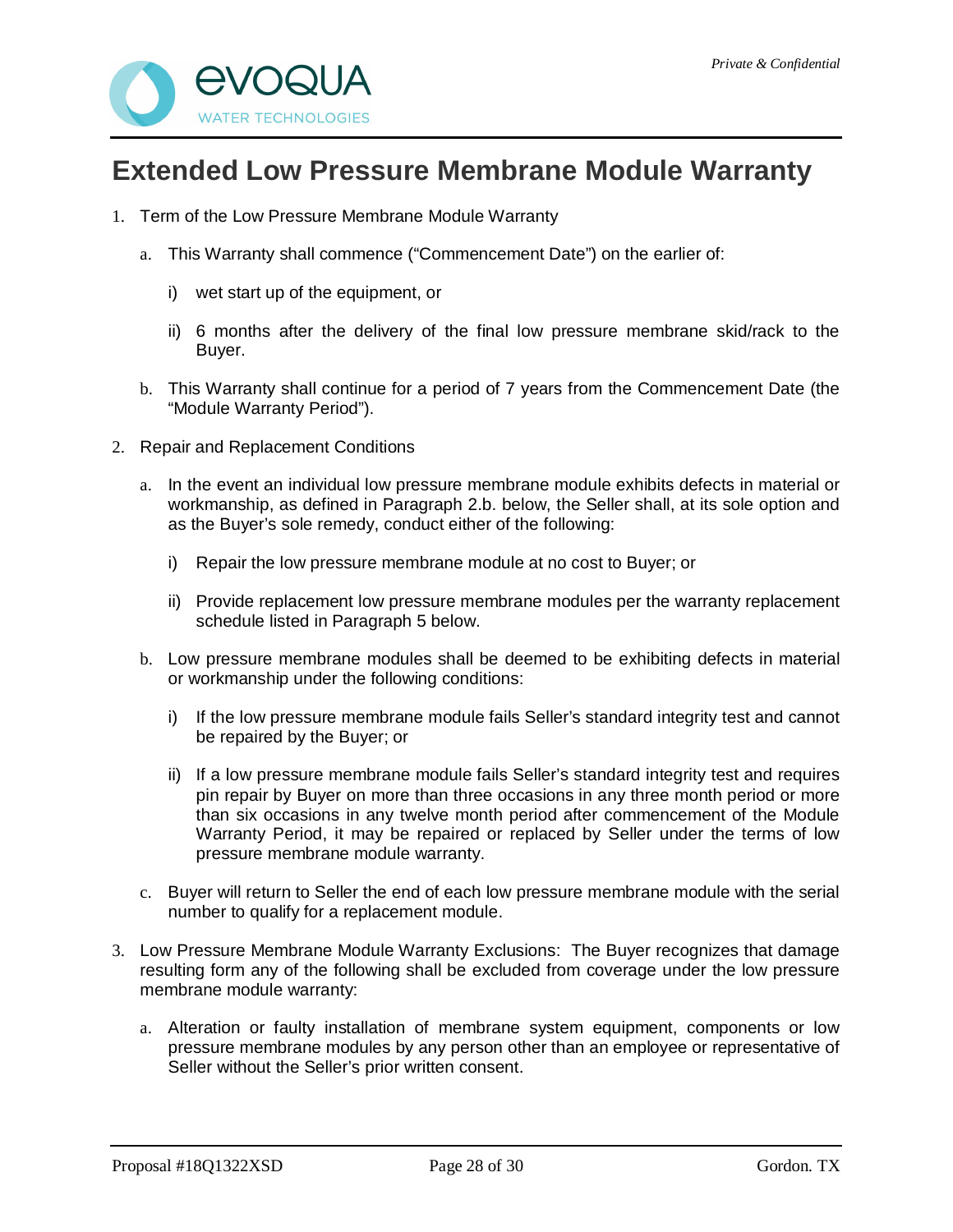

- b. Buyer causing or permitting any low pressure membrane modules to dry or to have a moisture content below that specified in the operating instructions.
- c. Chemical or physical conditions such as (but not limited to) pH, temperature or climatic factors outside recommended operating parameters in the appropriate section of the Operating and Maintenance Manual even where Seller is aware of the existence of these conditions.
- d. Supply of influent water exhibiting parameters inconsistent with the parameters determined or specified at the time of bid and/or pilot testing. Deviance from any specified influent parameters may diminish or, in certain cases, void this warranty.
- e. Exposure of the low pressure membrane modules to oil, organic solvents and other substances not normally present in water. In particular, waste water from oil filters and/or compressors shall not be permitted to come in contact with the low pressure membrane modules at any time.
- f. Permanent or temporary exposure of the low pressure membrane modules to sand, grit or other particulate that may result in fiber damage or abrasion.
- g. Improper maintenance of the equipment (including failure to perform general pinning maintenance) as defined in Seller supplied Operating and Maintenance Manual.
- h. Use of water treatment chemicals or cleaning procedures other than chemicals, cleaning solutions and procedures approved by the Seller.
- i. Use of cationic polymer in the Buyer's water treatment process without the prior written consent of Seller.
- 4. Warranty Conditions: This warranty is conditioned upon Buyer:
	- a. Not being in default of any payment obligations to Seller; and
	- b. Maintaining hand-written or electronic operational logs and providing such logs to Seller in the event of a warranty claim.
- 5. Warranty Replacement Schedule
	- a. **First 12 Months:** If a low pressure membrane module shall require replacement under the repair and replacement conditions described in section 2 above during the first twelve (12) months of the "Module Warranty Period", a replacement will be supplied by Seller at no charge.
	- b. **Next 72 Months:** If a low pressure membrane module shall require replacement under the repair and replacement conditions described in section 2 above during the next seventy-two (72) months of the Module Warranty Period, a replacement will be supplied by Seller and invoiced based upon a pro-rata value of a total of eighty-four (84) months. The pro-rata value shall be determined using a replacement price of US\$1,100.00 per module adjusted by the increase in the North American Consumer Price Index (CPI) All